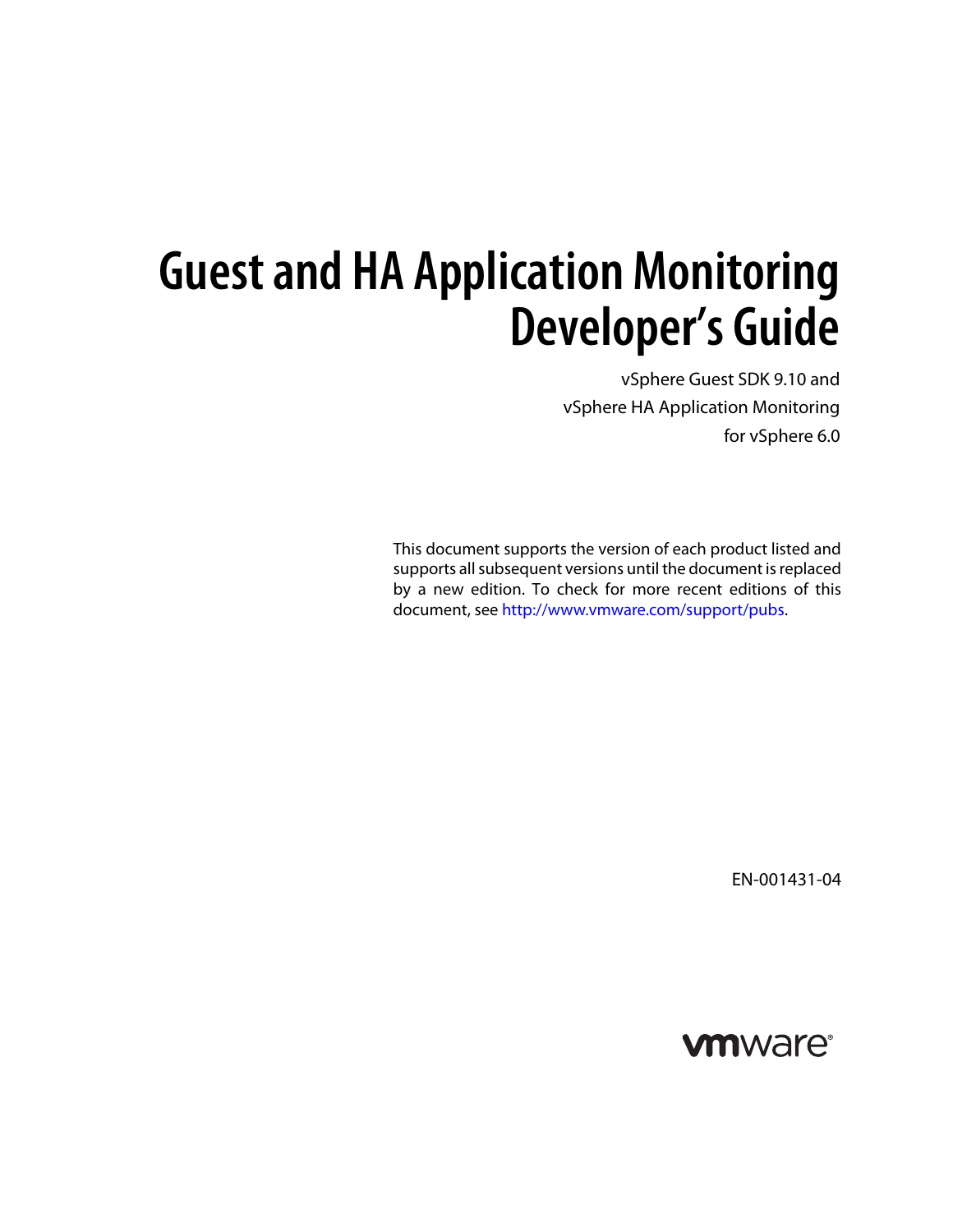You can find the most up-to-date technical documentation on the VMware Web site at:

[http://www.vmware.com/support/](http://www.vmware.com/support)

The VMware Web site also provides the latest product updates.

If you have comments about this documentation, submit your feedback to:

[docfeedback@vmware.com](mailto:docfeedback@vmware.com)

Copyright © 2005–2016 VMware, Inc. All rights reserved. This product is protected by U.S[. and international copyright and](http://www.vmware.com/go/patents)  intellectual property laws. VMware products are covered by one or more patents listed at <http://www.vmware.com/go/patents>.

VMware is a registered trademark or trademark of VMware, Inc. in the United States and/or other jurisdictions. All other marks and names mentioned herein may be trademarks of their respective companies.

**VMware, Inc.** 3401 Hillview Ave. Palo Alto, CA 94304 www.vmware.com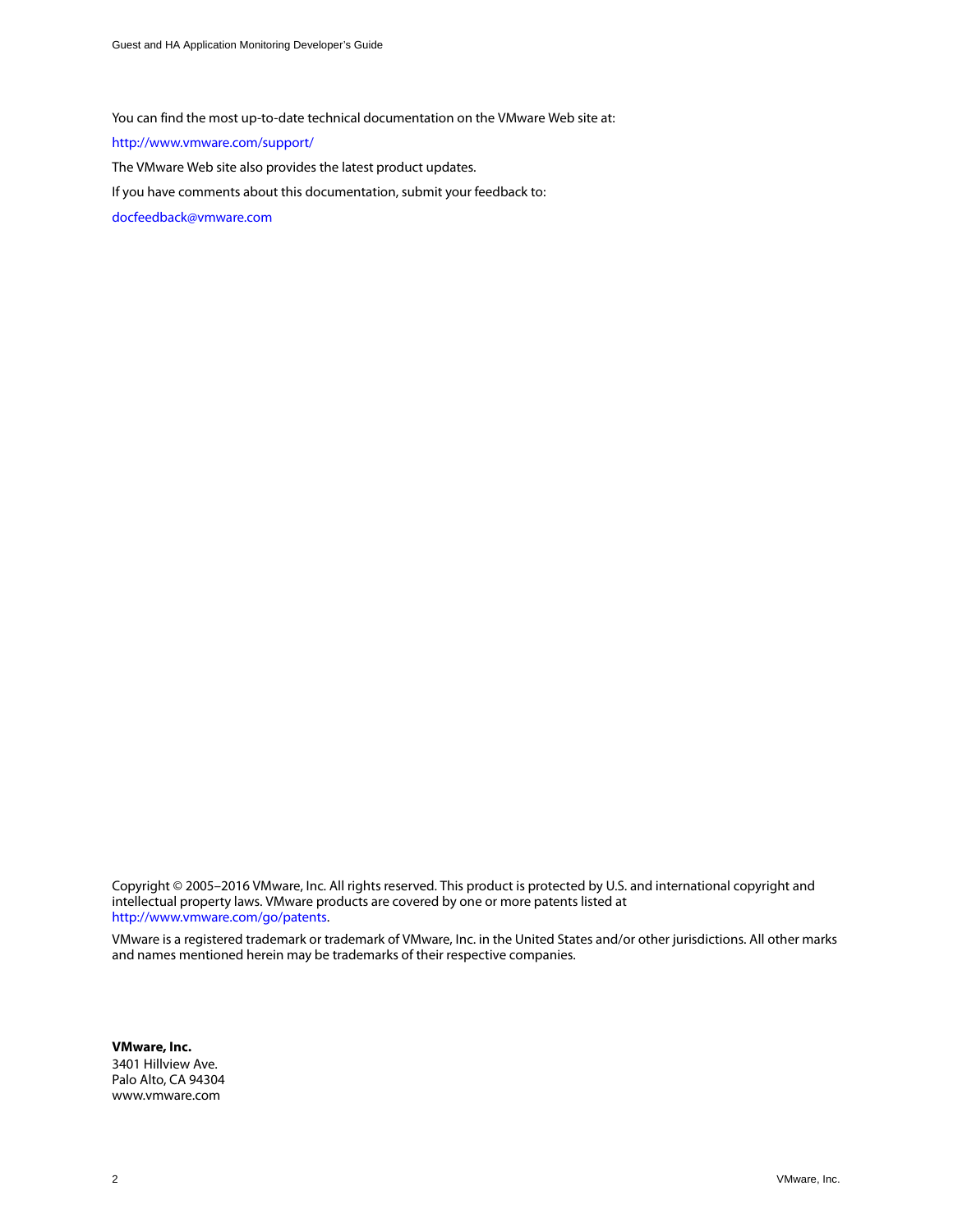# **Contents**

[About This Book 5](#page-4-0)

| 1              | Installing the Development Kit<br>7<br>About the SDK Contents<br>7<br>Displaying vSphere Guest Library Statistics<br>7<br>Using the HA Application Monitoring SDK<br>8<br>Controlling the Application Monitoring Heartbeat<br>8<br>Library Path or Path Environment<br>8<br>Compiling the Sample Program on Linux<br>8<br>Compiling Sample Programs on Windows<br>8                                                                                                                                                |  |  |
|----------------|--------------------------------------------------------------------------------------------------------------------------------------------------------------------------------------------------------------------------------------------------------------------------------------------------------------------------------------------------------------------------------------------------------------------------------------------------------------------------------------------------------------------|--|--|
|                | Demonstrating the HA Application Monitoring API<br>9<br>Security of Remote RPC<br>9                                                                                                                                                                                                                                                                                                                                                                                                                                |  |  |
| $\overline{2}$ | The Guest Programming API 11<br>Overview of the vSphere Guest API<br>11<br><b>Supported Guest Operating Systems</b><br>11<br>Virtual Machine Statistics<br>11<br>How to Use the vSphere Guest API<br>12<br>vSphere Guest API Runtime Components 12<br>Enabling and Disabling the Runtime Components<br>12<br>vSphere Guest API Data Types<br>13<br>vSphere Guest API Functions<br>13<br><b>Context Functions</b><br>13<br><b>Accessor Functions (Virtual Machine)</b><br>15<br>vSphere Guest API Error Codes<br>17 |  |  |
| 3              | <b>Tools for Extended Guest Statistics</b><br>19<br>Introduction to Statistics Fetch 19<br>Prerequisites<br>20<br><b>Guest Statistics Interfaces</b><br>20<br>Guest SDK Library 20<br>Command Line Interface<br>21<br>Raw RPC interface<br>21<br>Fetching a List of Statistics 21<br>Metadata Fields<br>22<br>Metrics Examples 23<br><b>Fetch Available Statistics</b><br>23<br>Session Information<br>23                                                                                                          |  |  |

[Host Hardware 24](#page-23-0)

[CPU and Memory Statistics 24](#page-23-1)

[Storage Statistics 28](#page-27-0) [Network Statistics 28](#page-27-1)

**[4](#page-28-0)** [vSphere HA Application Monitoring 29](#page-28-1) [About vSphere HA 29](#page-28-2) [Prerequisites for HA Application Monitoring 30](#page-29-0) [Using the HA Application Monitoring APIs 30](#page-29-1)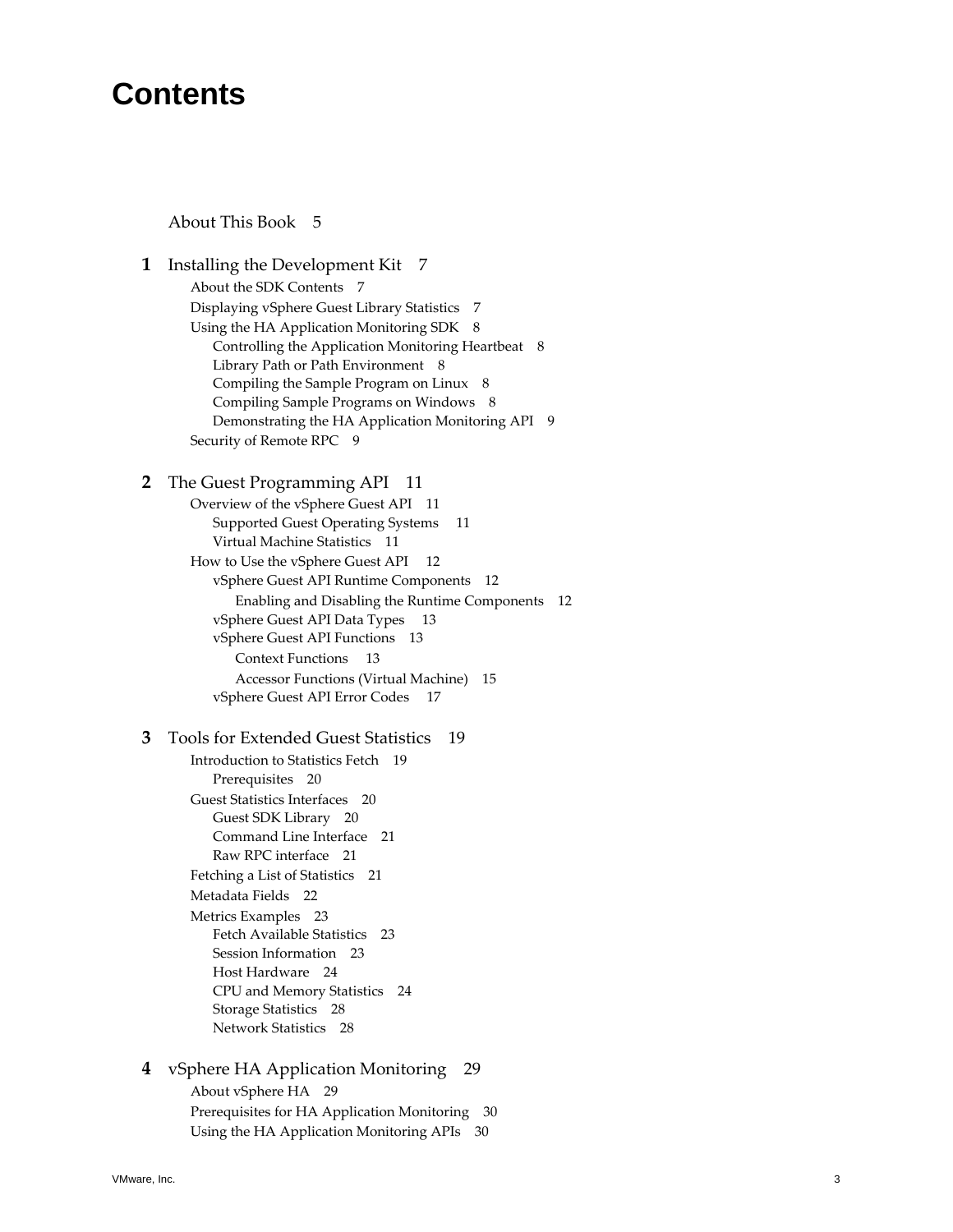[HA Application Monitoring API Functions 31](#page-30-0) [Code Sample for appmon.cpp 32](#page-31-0) [Calling the APIs from Your Application 32](#page-31-1) [HA Application Monitoring API Error Messages 33](#page-32-0)

[Index 35](#page-34-0)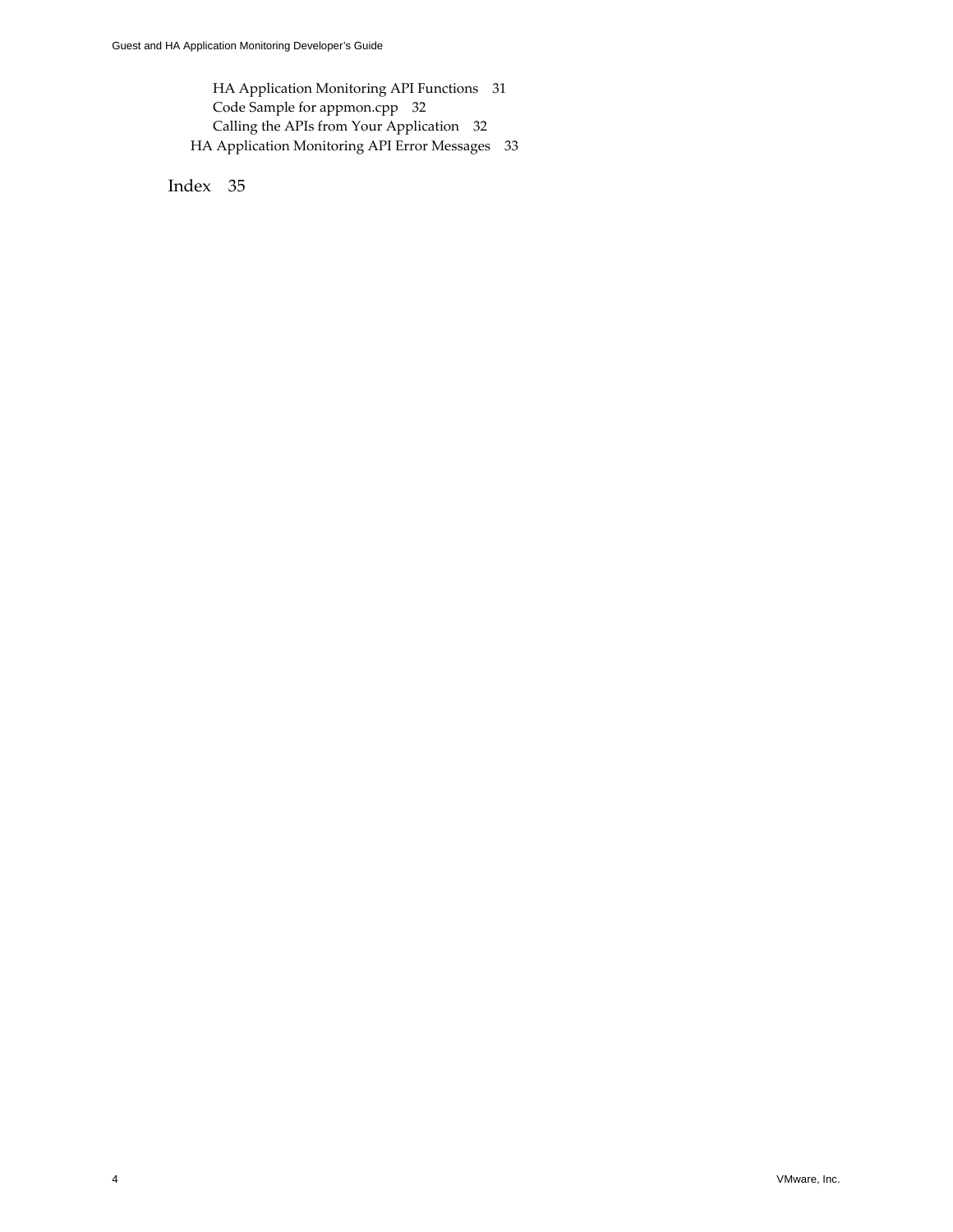# <span id="page-4-0"></span>**About This Book**

The *Guest and HA Application Monitoring Developer's Guide* provides information about developing applications using the VMware<sup>®</sup> Guest Application Programming Interface (API).

VMware provides several different software development kit (SDK) products, each of which targets different developer communities and platforms. This guide is intended for developers who want to retrieve information about the virtual machine and host hardware in which the application runs. The supported VMware platforms include ESX/ESXi 4.0, ESX/ESXi 4.1, ESXi 5.0, ESXi 5.1, ESXi 5.5, and ESXi 6.0.

#### **Revision History**

This book is revised with each release of the product or when necessary. A revised version can contain minor or major changes. [Table 1](#page-4-1) summarizes the significant changes in each version of this book.

| <b>Revision Date</b> | <b>Description</b>                                                                         |
|----------------------|--------------------------------------------------------------------------------------------|
| 25 Aug 2016          | Minor modifications to Note on ym.cpu.contention.cpu section.                              |
| 16 May 2016          | Corrected formulas for extended guest statistics; added esxtop comparison.                 |
| 22 Jun 2015          | Documented the vmware-appmonitor postAppState option and arguments.                        |
| 17 Apr 2015          | Added new chapter on fetching extended guest statistics.                                   |
| 29 Sept 2014         | Update for ESXi 6.0, with new section about security of Remote RPC.                        |
| 19 Sept 2013         | Update for ESXi 5.5, with new VMGuestAppMonitor PostAppState function.                     |
| 17 May 2012          | Added vSphere HA Application Monitoring, changed version number for VMware Tools 9.0.      |
| 24 Aug 2011          | Added information about compatibility with vSphere 5.0.                                    |
| 13 Jul 2010          | No new information, but revised to note support for VMware ESX 4.1.                        |
| 7 May 2009           | Revised manual for VMware ESX version 4.0.                                                 |
| 29 Nov 2007          | No new information, but revised to note support for VMware ESX 3.5 and ESX 3i version 3.5. |
| 18 Jul 2005          | Initial release of the VMware Guest SDK providing support for VMware ESX 3.0.              |

<span id="page-4-1"></span>**Table 1.** Revision History

#### **Intended Audience**

This book is intended for developers of software for vSphere high availability (HA) application monitoring, or for gathering statistics about guest operating systems.

#### **VMware Technical Publications Glossary**

VMware Technical Publications provides a glossary of terms that might be unfamiliar to you. For definitions of terms as they are used in VMware technical documentation go to<http://www.vmware.com/support/pubs>.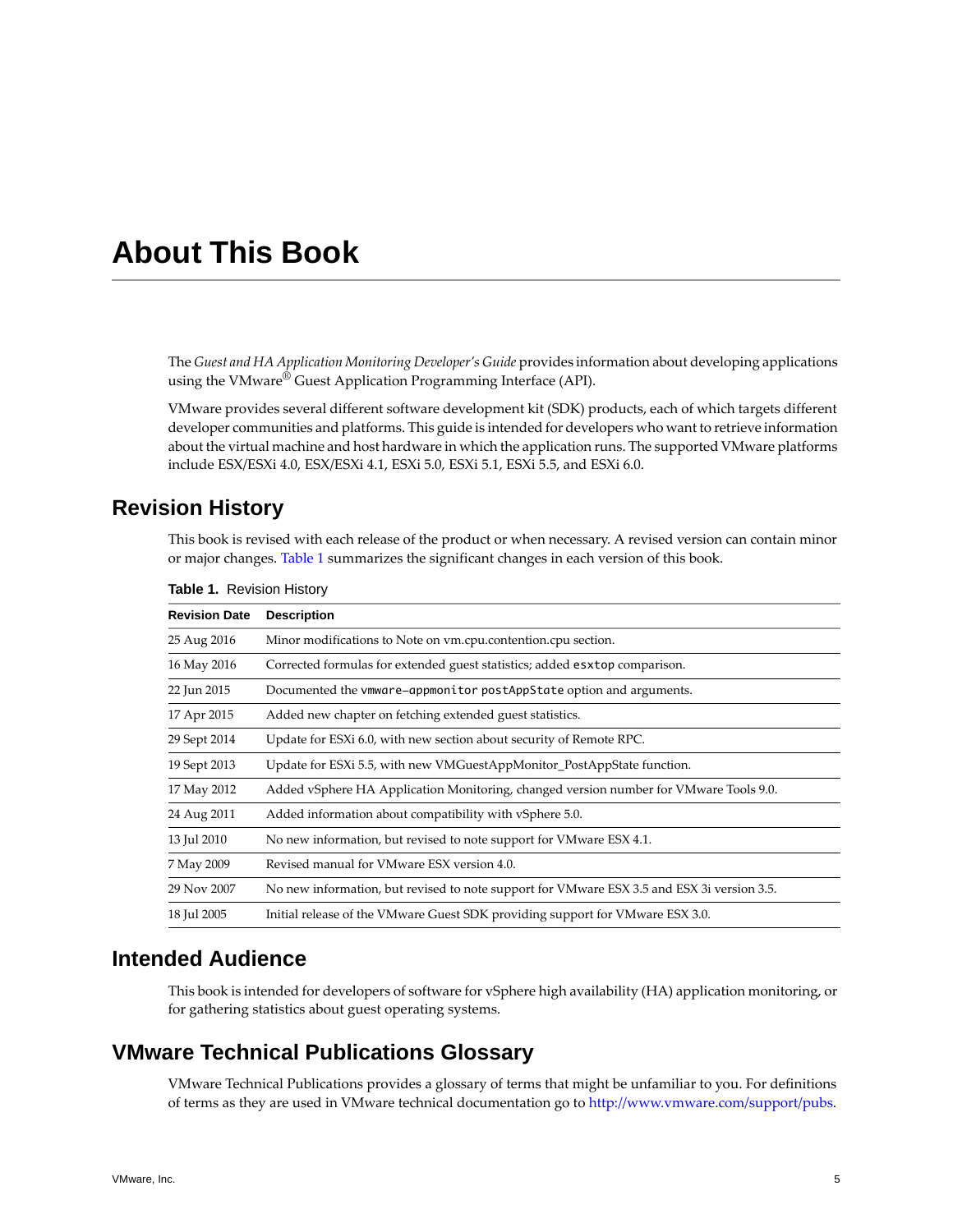### **Document Feedback**

[VMware welcomes your suggestions for improving our documentation. Send your feedback to](mailto:docfeedback@vmware.com)  docfeedback@vmware.com.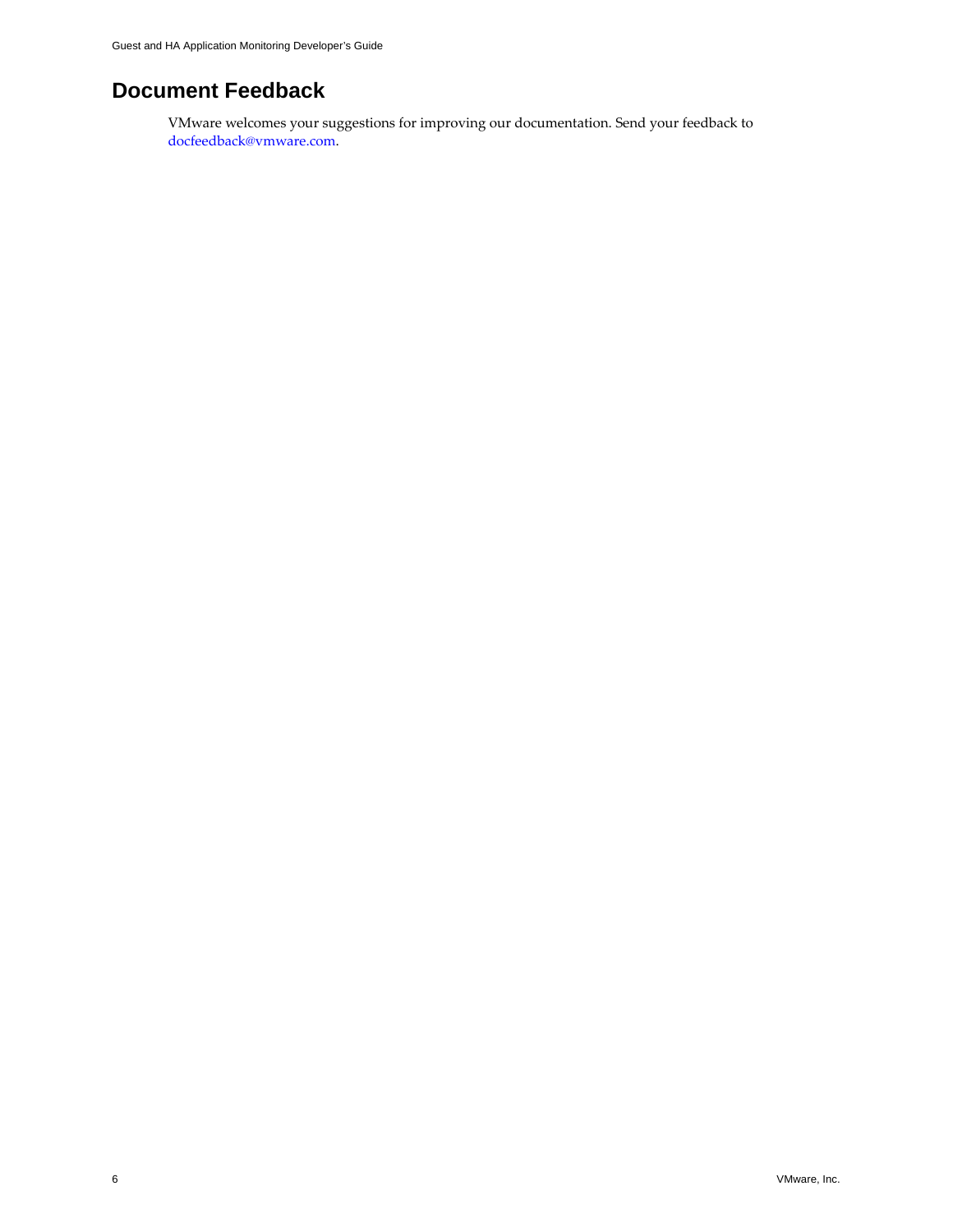# <span id="page-6-1"></span><span id="page-6-0"></span>**Installing the Development Kit**

Welcome to the VMware Guest and High Availability (HA) Application Monitoring software development kit. This chapter covers the following topics:

- ["About the SDK Contents" on page 7](#page-6-2)
- ["Displaying vSphere Guest Library Statistics" on page 7](#page-6-3)
- ["Using the HA Application Monitoring SDK" on page 8](#page-7-0)
- ["Security of Remote RPC" on page 9](#page-8-1)

#### <span id="page-6-2"></span>**About the SDK Contents**

The Guest and HA Application Monitoring SDK is available as a tarball for Linux or a ZIP file for Windows. Both have a similar directory structure, shown in [Table 1-1](#page-6-4), with minor differences for compilation.

| <b>Directory or Folder</b>                                                      | <b>Explanation of Contents</b>                                                                                                                                                                                                                                                                                                                                                                              |  |  |  |  |
|---------------------------------------------------------------------------------|-------------------------------------------------------------------------------------------------------------------------------------------------------------------------------------------------------------------------------------------------------------------------------------------------------------------------------------------------------------------------------------------------------------|--|--|--|--|
| bin/bin32 or bin/win32<br>bin/bin64 or bin/win64                                | Contains the vmware-appmonitor program, which controls the HA application<br>monitoring heartbeat from the command line.                                                                                                                                                                                                                                                                                    |  |  |  |  |
| docs/                                                                           | Contains the Guest SDK terms and conditions, and text of related Open Source licenses.<br>Also contains sample code for HA application monitoring.                                                                                                                                                                                                                                                          |  |  |  |  |
| docs/VMGuestAppMonitor/<br>samples/C or<br>samples/visualstudio<br>samples/java | The samples/C subdirectory (or samples/visualstudio subfolder) contains the<br>sample.c (or appmon.cpp) program to demonstrate HA application monitoring API.<br>Follow instructions in the README file to compile with make or with Visual Studio.<br>The samples/java directory contains a Java native interface (JNI) implementation that<br>builds on the C implementation. Again, see the README file. |  |  |  |  |
| include/                                                                        | Header files for basic types, GuestAppMonitor and Guest libraries, and session ID.                                                                                                                                                                                                                                                                                                                          |  |  |  |  |
| include/vmGuestLibTest.c                                                        | Sample C program to run all the Guest library functions and return statistics. On Linux,<br>use gcc to compile this program, and run it on an ESXi hosted virtual machine.                                                                                                                                                                                                                                  |  |  |  |  |
| lib/lib32 or lib/win32<br>lib/lib64 or lib/win64                                | Shared objects or DLL files and libraries for the Guest library, the Guest library for Java,<br>and the HA application monitoring library.                                                                                                                                                                                                                                                                  |  |  |  |  |
| vmGuestLibJava<br>vmGuestLibJava/doc                                            | JAR file and standard Javadoc for a prepackaged Java implementation of the Guest API.<br>For a list of methods, browse index. html and see the VMGuestLibInterface page.                                                                                                                                                                                                                                    |  |  |  |  |

<span id="page-6-4"></span>

#### <span id="page-6-3"></span>**Displaying vSphere Guest Library Statistics**

On a Linux virtual machine hosted by ESX/ESXi 3.5 or later, go to the include directory and compile the vmGuestLibTest.c program. Then run the output program vmguestlibtest.

```
gcc -g -o vmguestlibtest -ldl vmGuestLibTest.c 
./vmguestlibtest
```
Guest statistics appear repeatedly until you interrupt the program.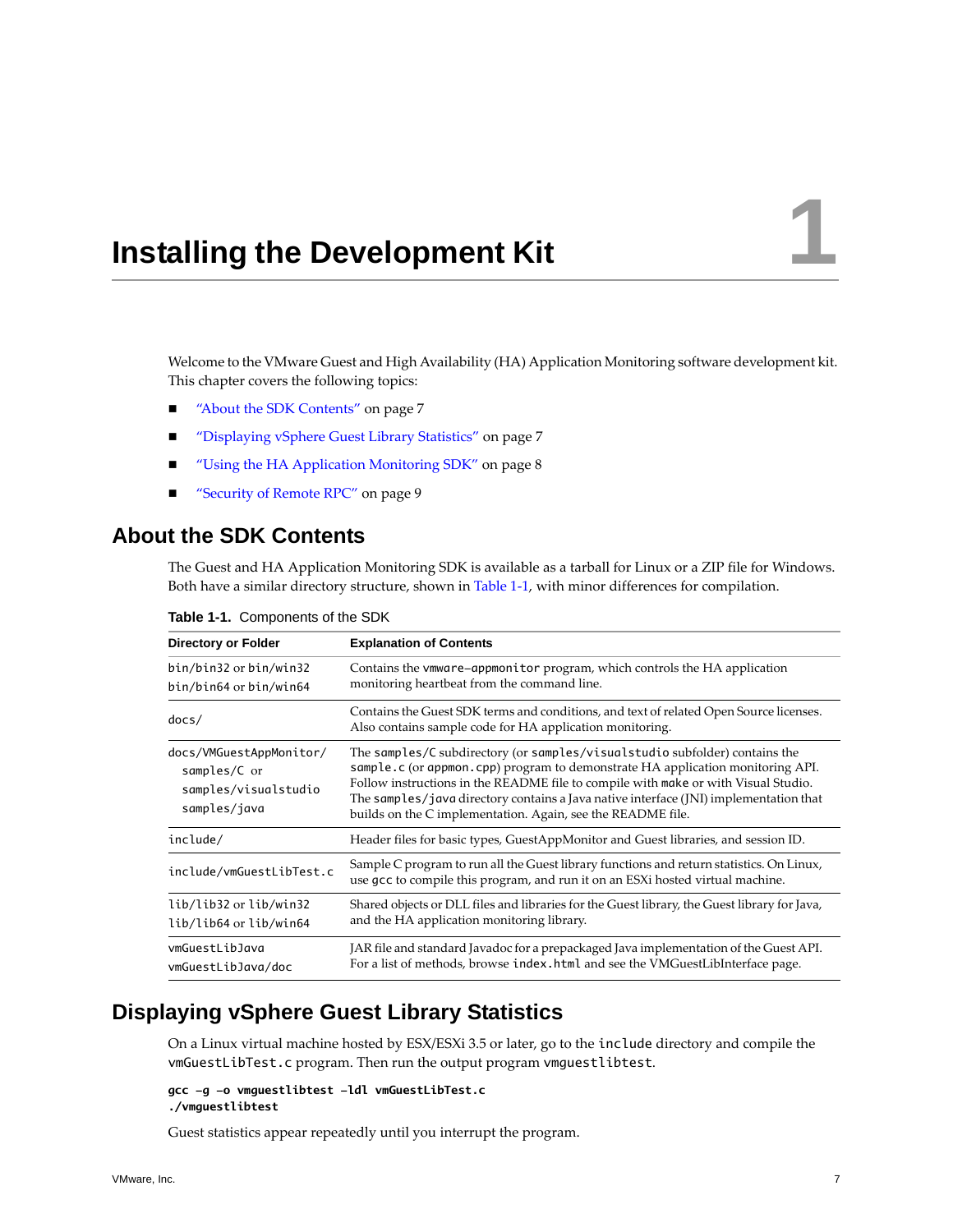#### <span id="page-7-0"></span>**Using the HA Application Monitoring SDK**

This section provides a short introduction to the HA Application Monitoring SDK. You need information in [Chapter 4, "vSphere HA Application Monitoring," on page 29](#page-28-3) to proceed further.

SDK function definitions and simple documentation are in the vmGuestAppMonitorLib.h include file.

#### <span id="page-7-1"></span>**Controlling the Application Monitoring Heartbeat**

To run HA application monitoring programs, the virtual machine's host must be running ESX/ESXi 4.1 or later, and application monitoring must have been enabled when configuring HA.

You can enable heartbeats with the compiled vmware-appmonitor program. Usage is as follows:

vmware-appmonitor { enable | disable | markActive | isEnabled | getAppStatus | postAppState }

- enable Enable application heartbeat so vSphere HA starts listening and monitoring the heartbeat count from this guest virtual machine. The heartbeats should be sent at least once every 30 seconds.
- disable Disable the application heartbeat so vSphere HA stops listening to heartbeats from this guest.
- markActive This starts sending the actual heartbeat every 30 seconds or less.
- isEnabled Indicates whether the heartbeat monitoring was enabled.
- getAppStatus Gets the status of the application, either Green, Red, or Gray.
- postAppState Posts the state of the application. Arguments may be:
	- appStateOk Sends an "Application State is OK" signal to the HA agent running on the host.
	- appStateNeedReset Sends an "Immediate Reset" signal to the HA agent running on the host.

#### <span id="page-7-2"></span>**Library Path or Path Environment**

On Linux, set your LD\_LIBRARY\_PATH environment to the install location of GuestSDK/lib/lib32 or lib64. On Windows, you can set your PATH environment, but it is probably easier to copy vmware-appmonitor to the same folder as the DLL files.

#### <span id="page-7-3"></span>**Compiling the Sample Program on Linux**

You need a C compiler and the make program.

- 1 Go to the docs/VMGuestAppMonitor/samples/C directory.
- 2 Run the make command.

On a 64-bit machine you might want to change lib32 to lib64 in the makefile.

- 3 Set LD\_LIBRARY\_PATH as described above.
- 4 Run the sample program. See below for program usage.

./sample

#### <span id="page-7-4"></span>**Compiling Sample Programs on Windows**

You need Visual Studio 2008 or later.

- 1 Go to the docs/VMGuestAppMonitor/samples/visualstudio folder.
- 2 Open the appmon.vcproj file and build the solution.
- 3 Click **Debug > Start Debugging** to run appmon.exe. See below for program usage.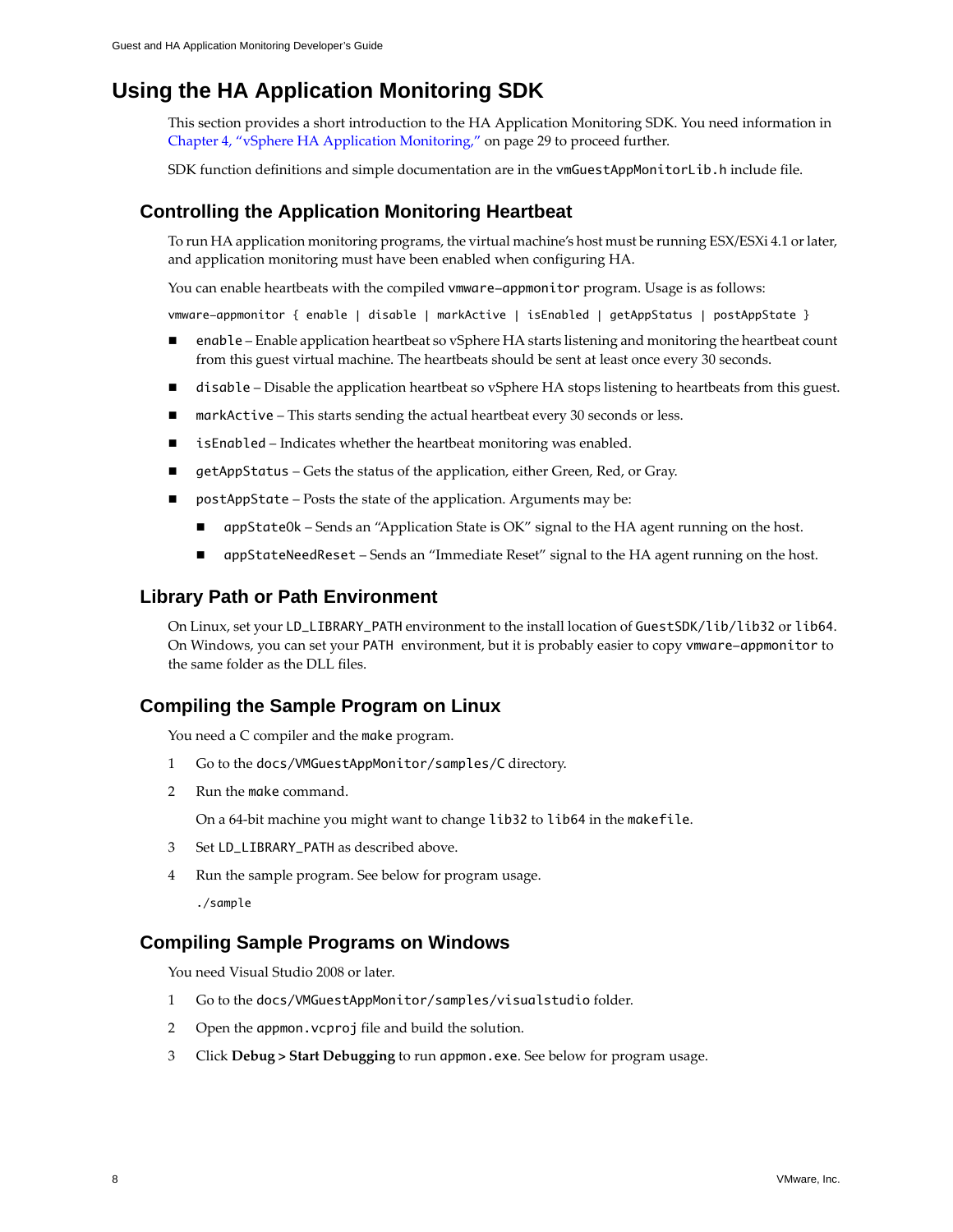#### <span id="page-8-0"></span>**Demonstrating the HA Application Monitoring API**

The sample program enables HA application monitoring and sends a heartbeat every 15 seconds. Once the program is running, typing Ctrl+C displays three choices:

- s stop sending heartbeats and exit the program. This should cause a reset of the virtual machine.
- d disable application monitoring and exit the program. This does not cause a reset.
- c continue sending heartbeats.

#### <span id="page-8-1"></span>**Security of Remote RPC**

Guest RPC is a communication channel between the guest operating system and its VMX, or virtual machine executable, the user space component of virtual infrastructure. The VMM, or virtual machine monitor, is the kernel space component.

<span id="page-8-2"></span>In the ESXi 6.0 release, Guest RPC was reimplemented on top of VMCI Sockets.

To enforce security for both the Guest SDK and the HA Application Monitoring SDK, allowing only root and Administrator access to the functions provided by the SDK, on ESXi 6.0 hosts you can edit the . vmx file for the respective virtual machine and set the secure authentication parameter as follows:

guest\_rpc.rpci.auth.app.APP\_MONITOR = TRUE

If you do not need to enforce security and want to allow non-root and non-Administrator users to access functions in the Guest and HA Application Monitoring SDK, the secure authentication parameter must not appear in the .vmx file, or it must be set FALSE.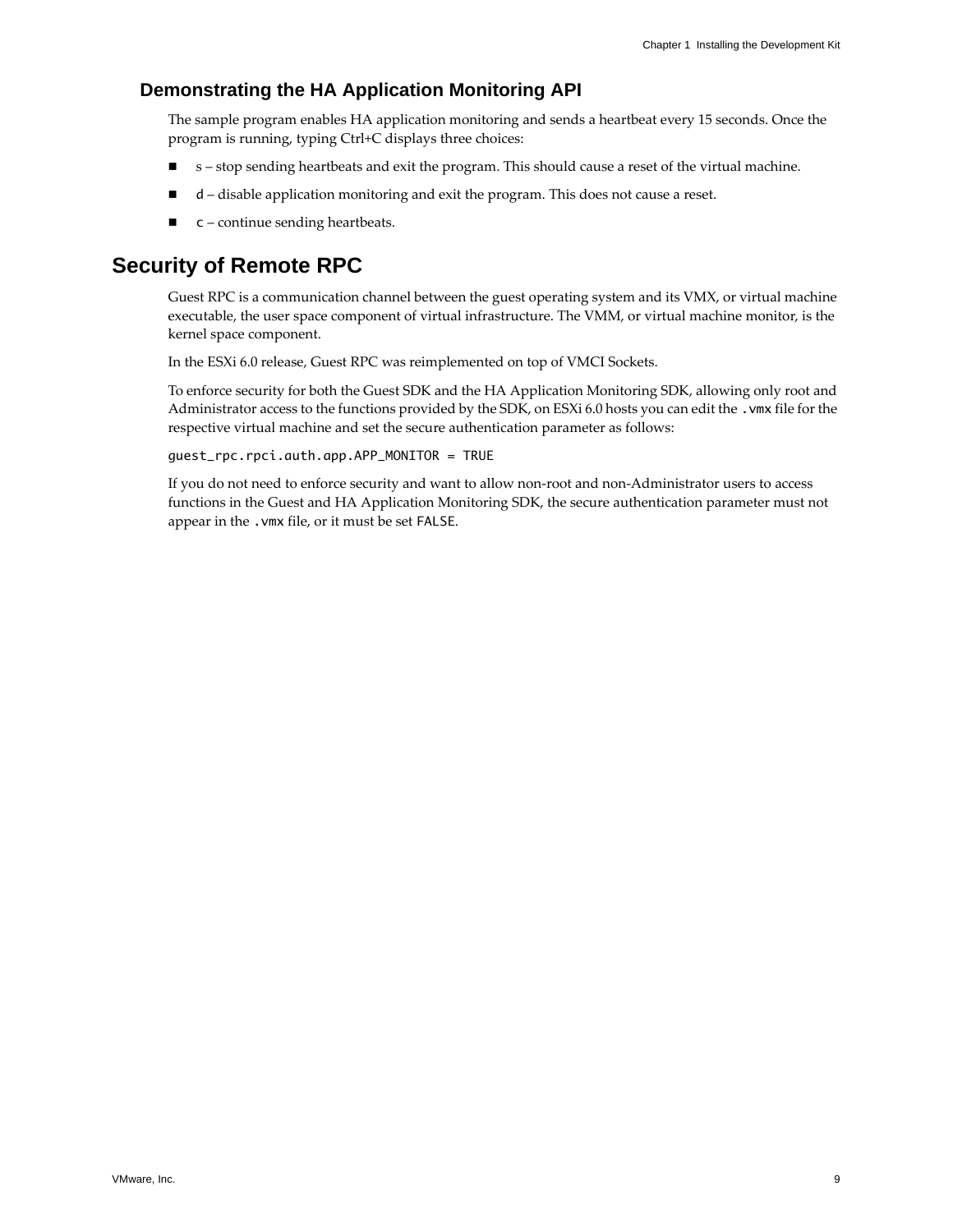Guest and HA Application Monitoring Developer's Guide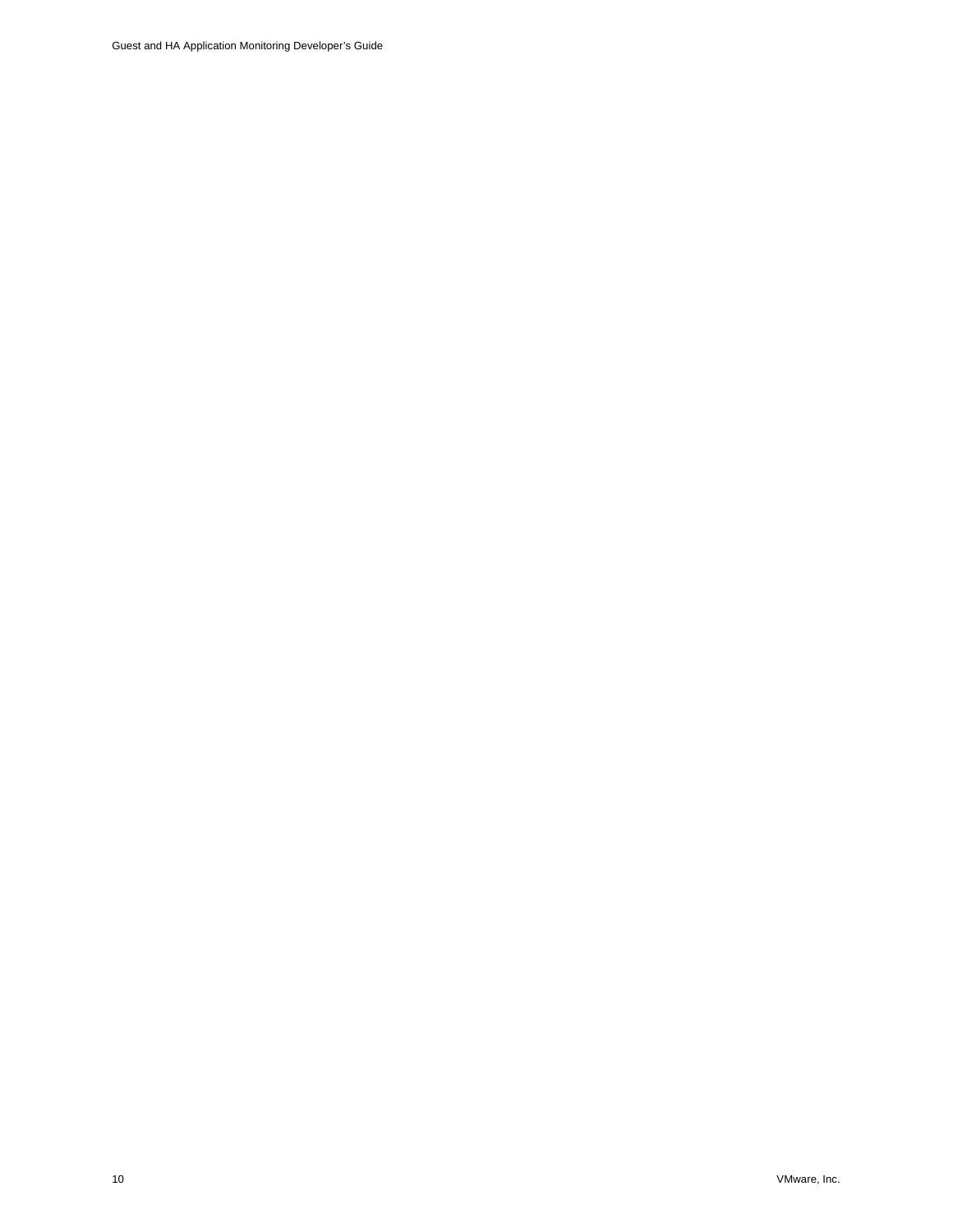# <span id="page-10-1"></span><span id="page-10-0"></span>**The Guest Programming API 22**

The VMware Guest API provides functions that you can use in a program that runs in the guest operating system environment on a VMware ESX/ESXi host. This guide includes the following topics:

- ["Overview of the vSphere Guest API" on page 11](#page-10-2)
- "How to Use the vSphere Guest API" on page 12

## <span id="page-10-6"></span><span id="page-10-2"></span>**Overview of the vSphere Guest API**

The vSphere Guest API provides functions that management agents and other software can use to collect data about the state and performance of a VMware virtual machine. The Guest API provides fast access to resource management information, without the need for authentication.

The Guest API provides read-only access. You can read data using the API, but you cannot send control commands. To issue control commands, use the vSphere Web Services SDK. For more information, see the *VMware vSphere Web Services SDK Programming Guide* and the *VMware vSphere API Reference*, which are available on the VMware developer support Web site.

The version number of this Guest API release is 9.0 to match the version number of VMware Tools.

#### <span id="page-10-7"></span><span id="page-10-3"></span>**Supported Guest Operating Systems**

<span id="page-10-9"></span><span id="page-10-5"></span>The vSphere Guest API software runs on most Windows or Linux guest operating systems supported by the various versions of ESX and ESXi.

See the *VMware Compatibility Guide* for a list of supported guest operating system versions. This guide is now located at [http://www.vmware.com/resources/compatibility](http://www.vmware.com/resources/compatibility/search.php?action=base&deviceCategory=software) in Web format.

The Guest API does not support the following guest operating system environments:

- Windows 95 and Windows 98.
- Windows NT 4.0. For Windows NT 4.0 you must use Guest SDK 3.5, which you can find by going to http://www.vmware.com/support/developer/guest-sdk and selecting an old release.

#### <span id="page-10-8"></span><span id="page-10-4"></span>**Virtual Machine Statistics**

With the Guest API, you can monitor various statistics about the virtual machine. You can use this information to retrieve scheduling and resource usage information about the environment. With the help of these statistics, a virtual machine can immediately react to changes in its virtual environment at the application layer.

The following list shows some of the information that you can retrieve through the vSphere Guest API:

- Amount of memory reserved for the virtual machine.
- Amount of memory being used by the virtual machine.
- Upper limit of memory available to the virtual machine.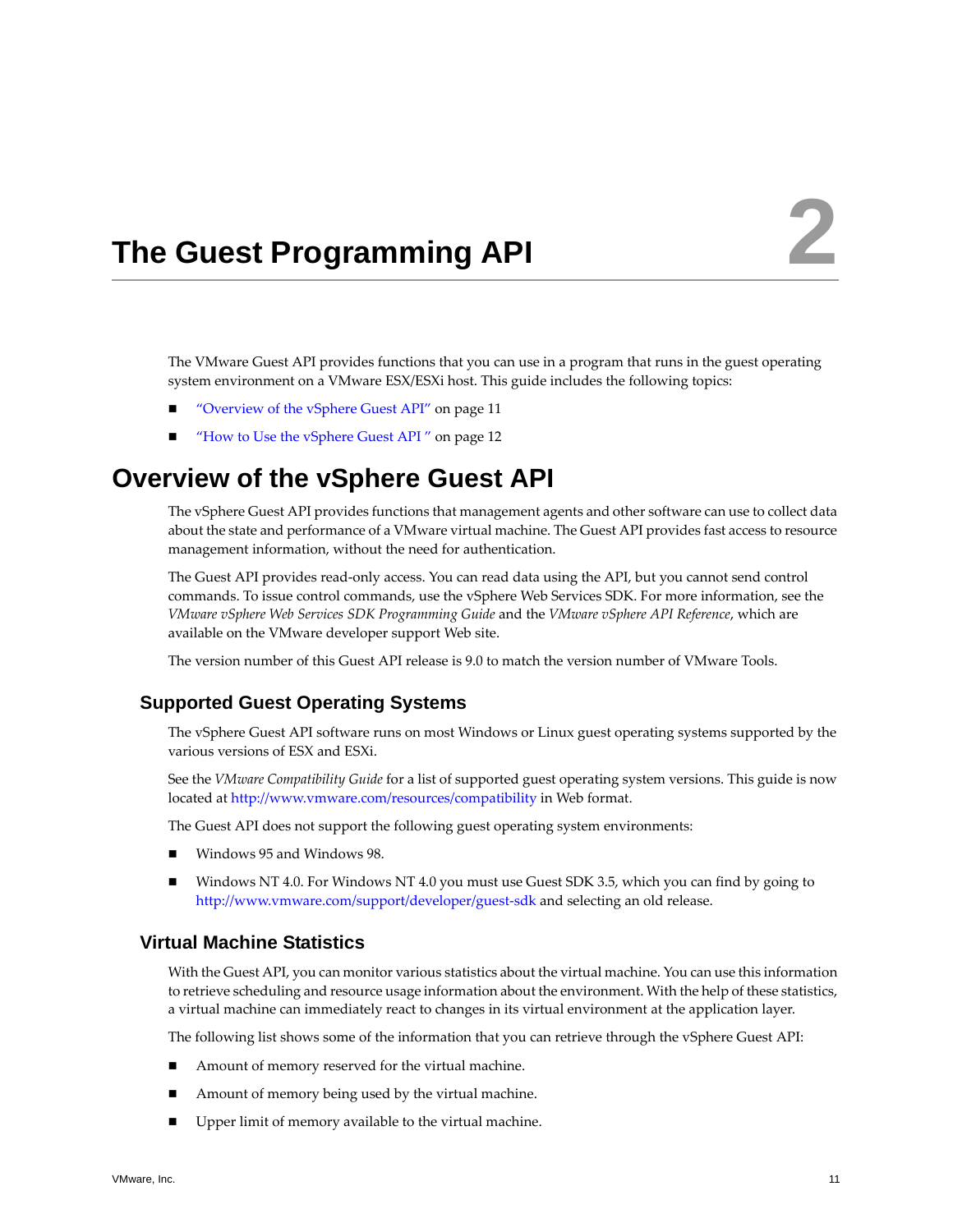- Number of memory shares assigned to the virtual machine.
- Maximum speed to which the virtual machine's CPU is limited.
- Reserved rate at which the virtual machine is allowed to execute. An idling virtual machine might consume CPU cycles at a much lower rate.
- Number of CPU shares assigned to the virtual machine.
- Elapsed time since the virtual machine was last powered on or reset.
- CPU time consumed by a particular virtual machine. When combined with other measurements, you can estimate how fast the virtual machine's CPUs are running compared to the host CPUs.

**IMPORTANT** The API uses a handle that provides access to the statistics. The handle also is a mechanism to determine whether the API can provide accurate information. (Certain events, such a migrating a virtual machine with VMotion™, temporarily make it impossible to provide accurate information.)

#### <span id="page-11-7"></span><span id="page-11-0"></span>**How to Use the vSphere Guest API**

The vSphere Guest API defines functions and data types that you use to extract virtual machine data. This section covers the following topics:

- **T** ["vSphere Guest API Runtime Components" on page 12](#page-11-1)
- ["vSphere Guest API Data Types " on page 13](#page-12-0)
- ["vSphere Guest API Functions" on page 13](#page-12-1)
- ["vSphere Guest API Error Codes " on page 17](#page-16-0)

#### <span id="page-11-10"></span><span id="page-11-1"></span>**vSphere Guest API Runtime Components**

<span id="page-11-4"></span><span id="page-11-3"></span>To use the vSphere Guest API, the runtime components must be installed in the guest operating system. The runtime components are dynamically loaded binary modules for 32-bit and 64-bit guests. When you install VMware Tools, the vSphere Guest API runtime components are installed automatically. You can also download them from [http://www.vmware.com/download/sdk/guest\\_sdk.html](http://www.vmware.com/download/sdk/guest_sdk.html).

To make the vSphere Guest API functions available to your program, use your program's standard methods to load the library.

- <span id="page-11-12"></span> In a Windows guest operating system, the library file is vmGuestLib.dll. The import library file is vmGuestLib.lib.
- In a Linux guest operating system, the library file is libvmGuestLib.so.

<span id="page-11-11"></span><span id="page-11-9"></span><span id="page-11-8"></span>**IMPORTANT** If you are using a Security-Enhanced Linux (SELinux) guest operating system, the security policies might interfere with dynamic loading of libvmGuestLib.so. Refer to documentation about SELinux policy configuration.

The vSphere Guest SDK includes the test program vmGuestlibTest.c. If you are using a Windows environment, you must rebuild the test program. The vmGuestLib.dll library file is a non-Unicode DLL. In Microsoft Visual Studio, build the test program vmGuestlibTest.c as a non-Unicode executable so that the program can access the DLL at runtime.

#### <span id="page-11-6"></span><span id="page-11-2"></span>**Enabling and Disabling the Runtime Components**

<span id="page-11-5"></span>The vSphere Guest API runtime components are enabled by default (disable = "FALSE"). To disable the runtime components, use the configuration editor in the vSphere Client to edit the configuration file for the virtual machine. The virtual machine must be powered off before you can use the configuration editor.

- 1 In the vSphere Client window, right-click the virtual machine in the machine list.
- 2 In the drop-down menu, select **Edit Settings**.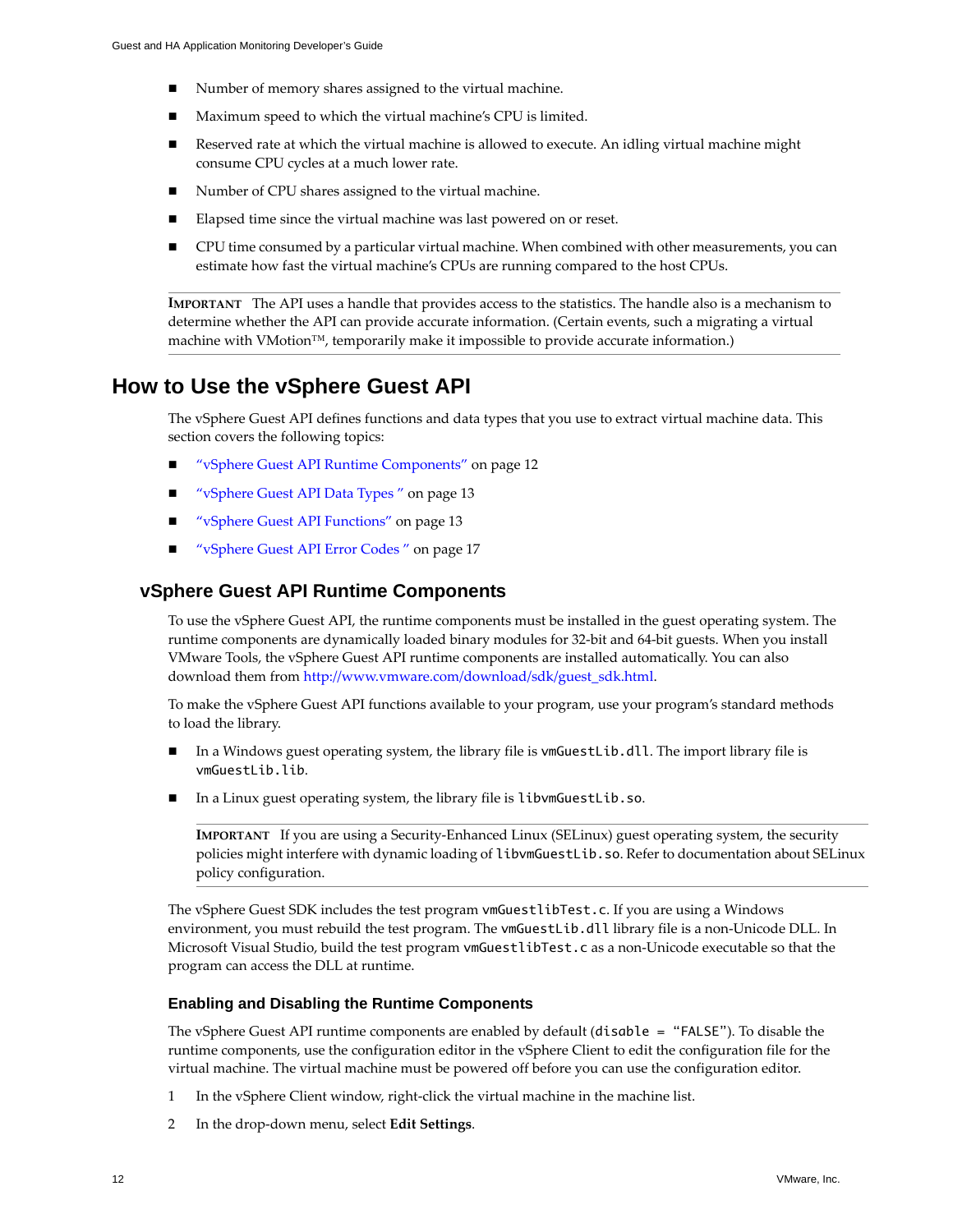- 3 In the Virtual Machine Properties window, click the **Options** tab.
- 4 In the list of "Advanced" settings, select **General**.
- 5 Click **Configuration Parameters**.
- 6 In the Configuration Parameters window, add the following line or, if the file already contains the disable configuration setting, set the value to **TRUE**:

isolation.tools.guestlibGetInfo.disable = "TRUE"

<span id="page-12-5"></span>The default value for the disable setting is **FALSE**. The default setting enables the runtime components. Reinstalling VMware Tools does not affect the disable setting. If you disable the vSphere Guest API and then reinstall VMware Tools, the vSphere Guest API continues to be unavailable until you change the guestLibGetInfo.disable configuration setting to **FALSE**.

#### <span id="page-12-0"></span>**vSphere Guest API Data Types**

The vSphere Guest API uses the data types listed in [Table 1](#page-12-3) to support access to virtual machine data.

<span id="page-12-7"></span><span id="page-12-6"></span>

| Data Type        | <b>Description</b>                                                                                                                                                                                                                                                                                                                                                                                                                                              |  |  |  |
|------------------|-----------------------------------------------------------------------------------------------------------------------------------------------------------------------------------------------------------------------------------------------------------------------------------------------------------------------------------------------------------------------------------------------------------------------------------------------------------------|--|--|--|
| VMGuestLibHandle | Reference to virtual machine data. VMGuestLibHandle is defined in vmGuestLib.h.                                                                                                                                                                                                                                                                                                                                                                                 |  |  |  |
| VMSessionID      | Unique identifier for a session. The session ID changes after a virtual machine is<br>migrated using VMotion, suspended and resumed, or reverted to a snapshot. Any of<br>these events is likely to render any information retrieved with this API invalid. You<br>can use the session ID to detect those events and react accordingly. For example, you<br>can refresh and reset any state that relies on the validity of previously retrieved<br>information. |  |  |  |
|                  | Use VMGuestLib GetSessionId to obtain a valid session ID. A session ID is<br>opaque. You cannot compare a virtual machine session ID with the session IDs from<br>any other virtual machines. You must always call VMGuestLib_GetSessionId after<br>calling VMGuestLib_UpdateInfo.                                                                                                                                                                              |  |  |  |
|                  | VMSessionID is defined in vmSessionId.h.                                                                                                                                                                                                                                                                                                                                                                                                                        |  |  |  |
| VMGuestLibError  | Status code that indicates success or failure. Each function returns a<br>VMGuestLibError code. For information about specific error codes, see "vSphere"<br>Guest API Error Codes" on page 17. VMGuestLibError is an enumerated type<br>defined in vmGuestLib.h.                                                                                                                                                                                               |  |  |  |

<span id="page-12-8"></span><span id="page-12-3"></span>**Table 1.** Data Types

#### <span id="page-12-9"></span><span id="page-12-1"></span>**vSphere Guest API Functions**

The vSphere Guest SDK contains the header file vmGuestLib.h. This file declares the functions and data types that you use to call the vSphere Guest API. The following sections describe the vSphere Guest API functions:

- ["Context Functions " on page 13](#page-12-2)
- ["Accessor Functions \(Virtual Machine\)" on page 15](#page-14-0)

#### <span id="page-12-4"></span><span id="page-12-2"></span>**Context Functions**

The vSphere Guest API provides a set of functions that initialize and manipulate the context in which the Guest API operates. Before your application can use the accessor functions to retrieve information about a virtual machine, use the following functions to initialize the vSphere Guest API environment.

- 1 Call the VMGuestLib\_OpenHandle function to obtain a handle for accessing information about the virtual machine. The guest library handle is a parameter to every Guest API function.
- 2 Call the VMGuestLib\_UpdateInfo function to update the information available through the handle.
- 3 Call the VMGuestLib\_GetSessionId function to retrieve a session ID.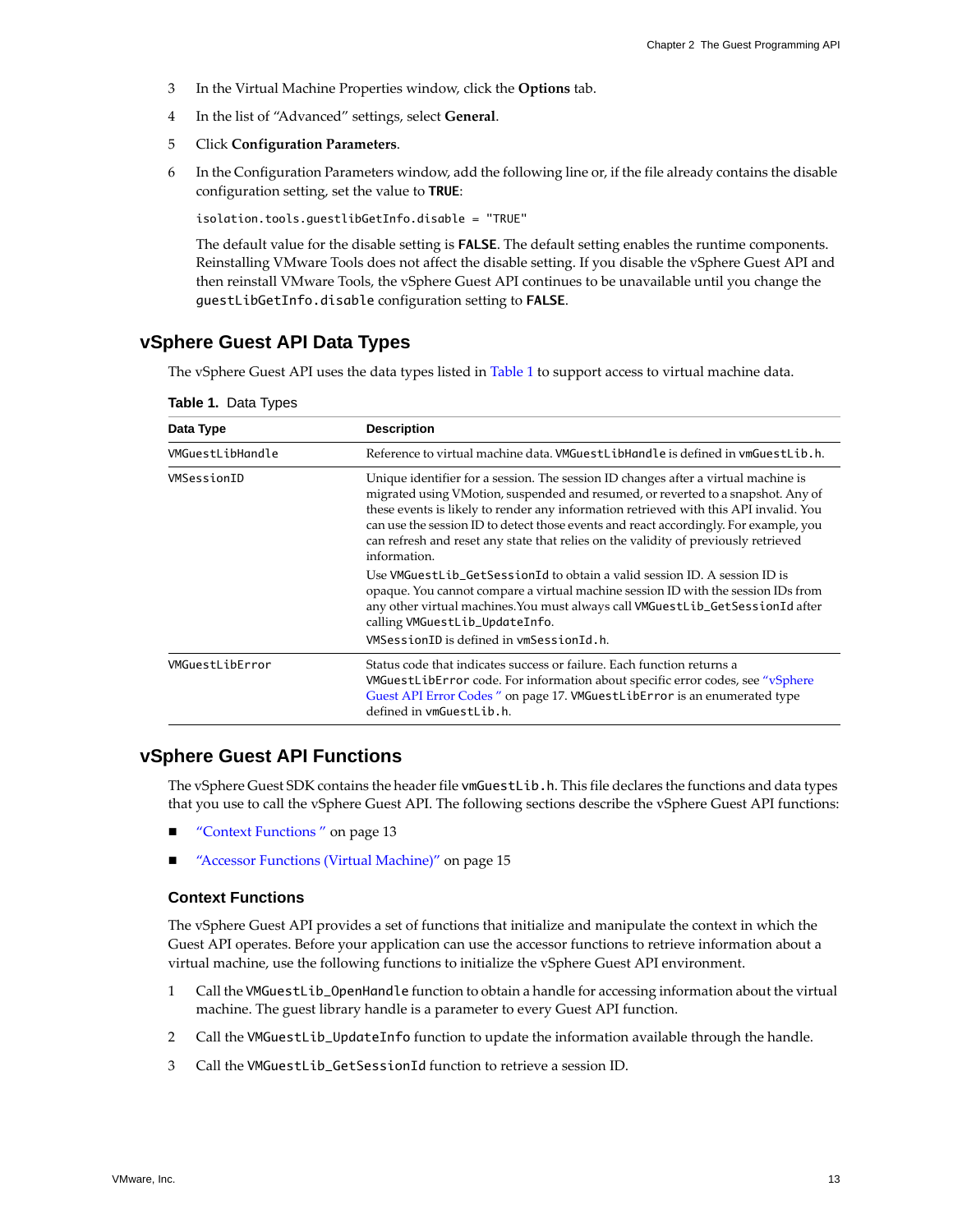[Example 1](#page-13-0) shows a C code fragment that illustrates the function calls for initialization. (The code fragments in this section do not perform error handling. For information about error handling, see "vSphere Guest API [Error Codes " on page 17.](#page-16-0))

<span id="page-13-0"></span>**Example 1.** Initializing the vSphere Guest API Environment

VMGuestLibHandle glHandle; VMGuestLibError glError; VMSessionId sid = 0; glError = VMGuestLib\_OpenHandle(&glHandle); glError = VMGuestLib\_UpdateInfo(glHandle); glError = VMGuestLib\_GetSessionId(glHandle, &sid);

You can use the session ID to detect changes that invalidate previously retrieved data. [Example 2](#page-13-1) shows a code fragment that illustrates how to use the session ID to detect stale data. (The ResetStats function in the following fragment represents application code to handle the session change.)

<span id="page-13-1"></span>**Example 2.** Detecting Stale Data

```
VMGuestLibHandle glHandle;
VMGuestLibError glError;
VMSessionId oldSid;
VMSessionId newSid;
/* [...code here would access data based on an existing, valid session ID (oldSid)...] */
/* Update the library, get the session ID, and compare it to the previous session ID */glError = VMGuestLib_UpdateInfo(glHandle);
glError = GuestLib_GetSessionId(glHandle, &newSid);
if (oldSid != newSid) {
    ResetStats();
     oldSid = newSid;
}
```
[Table 2](#page-13-2) lists the context functions for creating and releasing handles, updating information, and obtaining session IDs.

<span id="page-13-6"></span><span id="page-13-5"></span><span id="page-13-4"></span><span id="page-13-3"></span>

| <b>Function</b>         | <b>Description</b><br>Gets a handle for use with other vSphere Guest API functions. The guest library<br>handle provides a context for accessing information about the virtual machine.<br>Virtual machine statistics and state data are associated with a particular guest library<br>handle, so using one handle does not affect the data associated with another handle. |  |  |  |
|-------------------------|-----------------------------------------------------------------------------------------------------------------------------------------------------------------------------------------------------------------------------------------------------------------------------------------------------------------------------------------------------------------------------|--|--|--|
| VMGuestLib_OpenHandle   |                                                                                                                                                                                                                                                                                                                                                                             |  |  |  |
| VMGuestLib_CloseHandle  | Releases a handle acquired with VMGuestLib_OpenHandle.                                                                                                                                                                                                                                                                                                                      |  |  |  |
| VMGuestLib_UpdateInfo   | Updates information about the virtual machine. This information is associated with<br>the VMGuestLibHandle.                                                                                                                                                                                                                                                                 |  |  |  |
|                         | VMGuestLib_UpdateInfo requires similar CPU resources to a system call and<br>therefore can affect performance. If you are concerned about performance, minimize<br>the number of calls to VMGuestLib_UpdateInfo.                                                                                                                                                            |  |  |  |
|                         | If your program uses multiple threads, each thread must use a different handle.<br>Otherwise, you must implement a locking scheme around update calls. The vSphere<br>Guest API does not implement internal locking around access with a handle.                                                                                                                            |  |  |  |
| VMGuestLib GetSessionId | Retrieves the VMSessionID for the current session. Call this function after calling<br>VMGuestLib_UpdateInfo. If VMGuestLib_UpdateInfo has never been called,<br>VMGuestLib_GetSessionId returns VMGUESTLIB_ERROR_NO_INFO.                                                                                                                                                  |  |  |  |

<span id="page-13-2"></span>**Table 2.** Open, Close, and Update Functions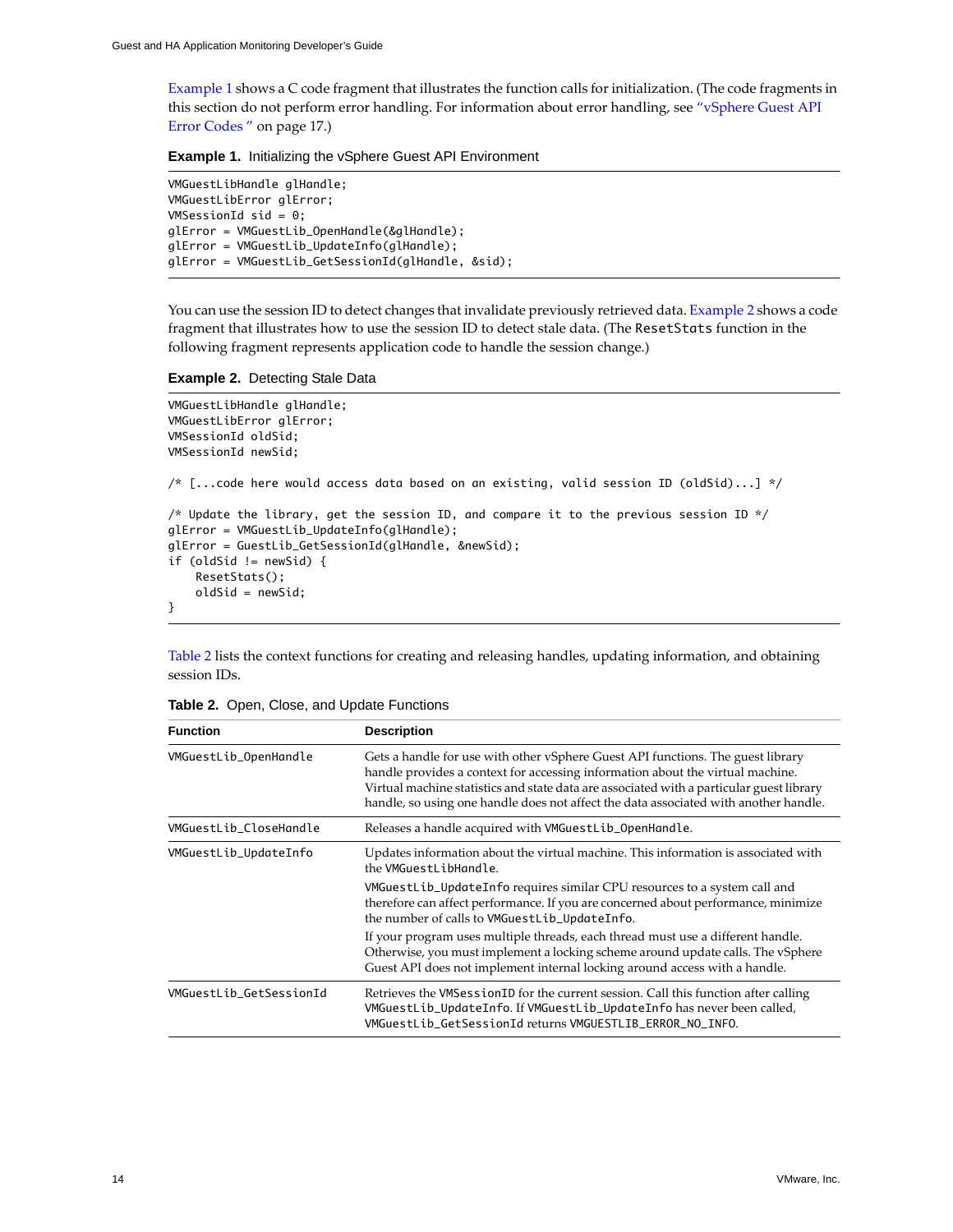#### <span id="page-14-3"></span><span id="page-14-0"></span>**Accessor Functions (Virtual Machine)**

<span id="page-14-4"></span>Accessor functions retrieve information about a virtual machine. When you call an accessor function, you pass a guest library handle (type VMGuestLibHandle) to the function. If the function is successful, it returns the requested data as an output parameter. The function return value is an error code (type VMGuestLibError) that indicates success or failure. [Example 3](#page-14-1) shows a C code fragment that illustrates an example of calling VMGuestLib\_GetCpuLimitMHz to retrieve the processor limit available to the virtual machine.

<span id="page-14-1"></span>

|  |  | <b>Example 3. Using an Accessor Function</b> |  |
|--|--|----------------------------------------------|--|
|--|--|----------------------------------------------|--|

uint32 cpuLimitMHz =  $0$ ; glError = VMGuestLib\_GetCpuLimitMHz(glHandle, &cpuLimitMHz);

When a call completes successfully, the function returns the value VMGUESTLIB\_ERROR\_SUCCESS. Unsuccessful calls return error codes that contain an appropriate description as part of the error code name. For details, see ["vSphere Guest API Error Codes " on page 17.](#page-16-0)

<span id="page-14-5"></span>Call VMGuestLib\_UpdateInfo once to refresh all statistics before calling an accessor function or a series of accessor functions.

<span id="page-14-16"></span><span id="page-14-15"></span><span id="page-14-14"></span><span id="page-14-13"></span><span id="page-14-12"></span><span id="page-14-11"></span><span id="page-14-10"></span><span id="page-14-9"></span><span id="page-14-8"></span><span id="page-14-7"></span><span id="page-14-6"></span>

| <b>Function</b>                  | <b>Description</b>                                                                                                                                                                                                                                                                                                                                                                                                                                                                                                                                                                    |  |  |  |  |
|----------------------------------|---------------------------------------------------------------------------------------------------------------------------------------------------------------------------------------------------------------------------------------------------------------------------------------------------------------------------------------------------------------------------------------------------------------------------------------------------------------------------------------------------------------------------------------------------------------------------------------|--|--|--|--|
| VMGuestLib_GetCpuLimitMHz        | Retrieves the upper limit of processor use in MHz available to the virtual<br>machine. For information about setting the CPU limit, see "Limits and<br>Reservations" on page 16.                                                                                                                                                                                                                                                                                                                                                                                                      |  |  |  |  |
| VMGuestLib_GetCpuReservationMHz  | Retrieves the minimum processing power in MHz reserved for the virtual<br>machine. For information about setting a CPU reservation, see "Limits and<br>Reservations" on page 16.                                                                                                                                                                                                                                                                                                                                                                                                      |  |  |  |  |
| VMGuestLib_GetCpuShares          | Retrieves the number of CPU shares allocated to the virtual machine. For<br>information about how an ESX server uses CPU shares to manage virtual<br>machine priority, see the <i>vSphere Resource Management Guide</i> .                                                                                                                                                                                                                                                                                                                                                             |  |  |  |  |
| VMGuestLib_GetCpuStolenMs        | Retrieves the number of milliseconds that the virtual machine was in a<br>ready state (able to transition to a run state), but was not scheduled to run.                                                                                                                                                                                                                                                                                                                                                                                                                              |  |  |  |  |
| VMGuestLib_GetCpuUsedMs          | Retrieves the number of milliseconds during which the virtual machine<br>has used the CPU. This value includes the time used by the guest<br>operating system and the time used by virtualization code for tasks for this<br>virtual machine. You can combine this value with the elapsed time<br>(VMGuestLib_GetElapsedMs) to estimate the effective virtual machine<br>CPU speed. This value is a subset of elapsedMs.                                                                                                                                                              |  |  |  |  |
| VMGuestLib_GetElapsedMs          | Retrieves the number of milliseconds that have passed in the virtual<br>machine since it last started running on the server. The count of elapsed<br>time restarts each time the virtual machine is powered on, resumed, or<br>migrated using VMotion. This value counts milliseconds, regardless of<br>whether the virtual machine is using processing power during that time.<br>You can combine this value with the CPU time used by the virtual machine<br>(VMGuestLib_GetCpuUsedMs) to estimate the effective virtual machine<br>CPU speed. cpuUsedMS is a subset of this value. |  |  |  |  |
| VMGuestLib_GetHostProcessorSpeed | Retrieves the speed of the ESX system's physical CPU in MHz.                                                                                                                                                                                                                                                                                                                                                                                                                                                                                                                          |  |  |  |  |
| VMGuestLib_GetMemActiveMB        | Retrieves the amount of memory the virtual machine is actively using-its<br>estimated working set size.                                                                                                                                                                                                                                                                                                                                                                                                                                                                               |  |  |  |  |
| VMGuestLib_GetMemBalloonedMB     | Retrieves the amount of memory that has been reclaimed from this virtual<br>machine by the vSphere memory balloon driver (also referred to as the<br>"vmmemctl" driver).                                                                                                                                                                                                                                                                                                                                                                                                              |  |  |  |  |
| VMGuestLib_GetMemLimitMB         | Retrieves the upper limit of memory that is available to the virtual<br>machine. For information about setting a memory limit, see "Limits and<br>Reservations" on page 16.                                                                                                                                                                                                                                                                                                                                                                                                           |  |  |  |  |
| VMGuestLib_GetMemMappedMB        | Retrieves the amount of memory that is allocated to the virtual machine.<br>Memory that is ballooned, swapped, or has never been accessed is<br>excluded.                                                                                                                                                                                                                                                                                                                                                                                                                             |  |  |  |  |

<span id="page-14-2"></span>**Table 3.** Accessor Functions for Virtual Machine Data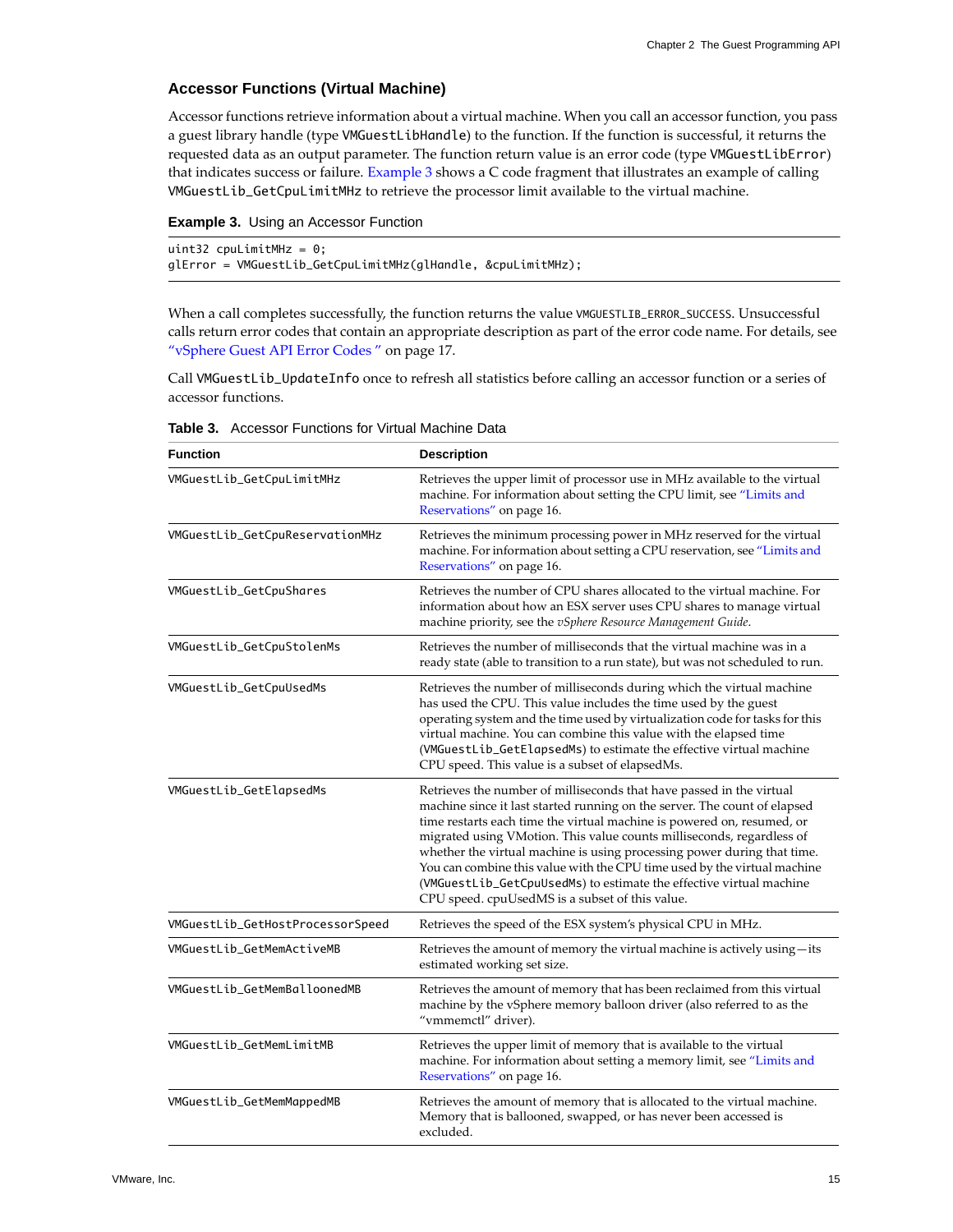<span id="page-15-8"></span><span id="page-15-7"></span><span id="page-15-6"></span><span id="page-15-5"></span><span id="page-15-4"></span><span id="page-15-3"></span><span id="page-15-2"></span><span id="page-15-1"></span>

| VMGuestLib_GetMemOverheadMB    | Retrieves the amount of "overhead" memory associated with this virtual<br>machine that is currently consumed on the host system. Overhead<br>memory is additional memory that is reserved for data structures required<br>by the virtualization layer.                                                                                                                                                                                                 |  |  |  |  |
|--------------------------------|--------------------------------------------------------------------------------------------------------------------------------------------------------------------------------------------------------------------------------------------------------------------------------------------------------------------------------------------------------------------------------------------------------------------------------------------------------|--|--|--|--|
| VMGuestLib_GetMemReservationMB | Retrieves the minimum amount of memory that is reserved for the virtual<br>machine. For information about setting a memory reservation, see "Limits"<br>and Reservations" on page 16.                                                                                                                                                                                                                                                                  |  |  |  |  |
| VMGuestLib_GetMemSharedMB      | Retrieves the amount of physical memory associated with this virtual<br>machine that is copy-on-write (COW) shared on the host.                                                                                                                                                                                                                                                                                                                        |  |  |  |  |
| VMGuestLib_GetMemSharedSavedMB | Retrieves the estimated amount of physical memory on the host saved<br>from copy-on-write (COW) shared guest physical memory.                                                                                                                                                                                                                                                                                                                          |  |  |  |  |
| VMGuestLib_GetMemShares        | Retrieves the number of memory shares allocated to the virtual machine.<br>For information about how an ESX server uses memory shares to manage<br>virtual machine priority, see the vSphere Resource Management Guide.                                                                                                                                                                                                                                |  |  |  |  |
| VMGuestLib_GetMemSwappedMB     | Retrieves the amount of memory that has been reclaimed from this virtual<br>machine by transparently swapping guest memory to disk.                                                                                                                                                                                                                                                                                                                    |  |  |  |  |
| VMGuestLib_GetMemTargetSizeMB  | Retrieves the size of the target memory allocation for this virtual machine.                                                                                                                                                                                                                                                                                                                                                                           |  |  |  |  |
| VMGuestLib_GetMemUsedMB        | Retrieves the estimated amount of physical host memory currently<br>consumed for this virtual machine's physical memory.                                                                                                                                                                                                                                                                                                                               |  |  |  |  |
| VMGuestLib_GetResourcePoolPath | Retrieves the path name of the resource pool to which the virtual machine<br>belongs on the ESX system where it is running.                                                                                                                                                                                                                                                                                                                            |  |  |  |  |
|                                | VMGuestLib_GetResourcePoolPath uses an additional parameter to<br>determine the size of the path name output string buffer.                                                                                                                                                                                                                                                                                                                            |  |  |  |  |
|                                | VMGuestLibError VmGuestLib_GetResourcePoolPath(<br>VMGuestLibHandle handle,<br>*bufferSize,<br>size_t<br>*pathBuffer );<br>char                                                                                                                                                                                                                                                                                                                        |  |  |  |  |
|                                | handle is an input parameter specifying the guest library handle.<br>bufferSize is an input/output parameter. It is a pointer to the size of the<br>pathBuffer in bytes. If bufferSize is not large enough to accommodate the<br>path (including a NULL terminator), the function returns<br>VMGUESTLIB_ERROR_BUFFER_TOO_SMALL. In this case, the function<br>uses the buffer Size parameter to return the number of bytes required for<br>the string. |  |  |  |  |
|                                | pathBuffer is an output parameter. It is a pointer to a buffer that receives<br>the resource pool path string. The path string is NULL-terminated.<br>For information about using resource pools, see the $vSphere$ Resource<br>Management Guide.                                                                                                                                                                                                      |  |  |  |  |

**Table 3.** Accessor Functions for Virtual Machine Data (Continued)

For more information about ESX resource management, see the *vSphere Resource Management Guide*, available on the VMware Web site.

#### <span id="page-15-0"></span>**Limits and Reservations**

You use the Guest API to retrieve information about limits and reservations for CPU and memory. To set limits and reservations, you can use either the vSphere Client or the vSphere API. Setting limits and reservations on a virtual machine ensures that resources are available to that machine and to other virtual machines that draw resources from the same resource pool.

To use the vSphere Client to set limits or reservations:

- 1 In the vSphere Client window, click on the **Resource Allocation** tab.
- 2 In either the CPU or Memory section, click **Edit**.
- 3 In the Virtual Machine Properties Window, click on the **Resources** tab.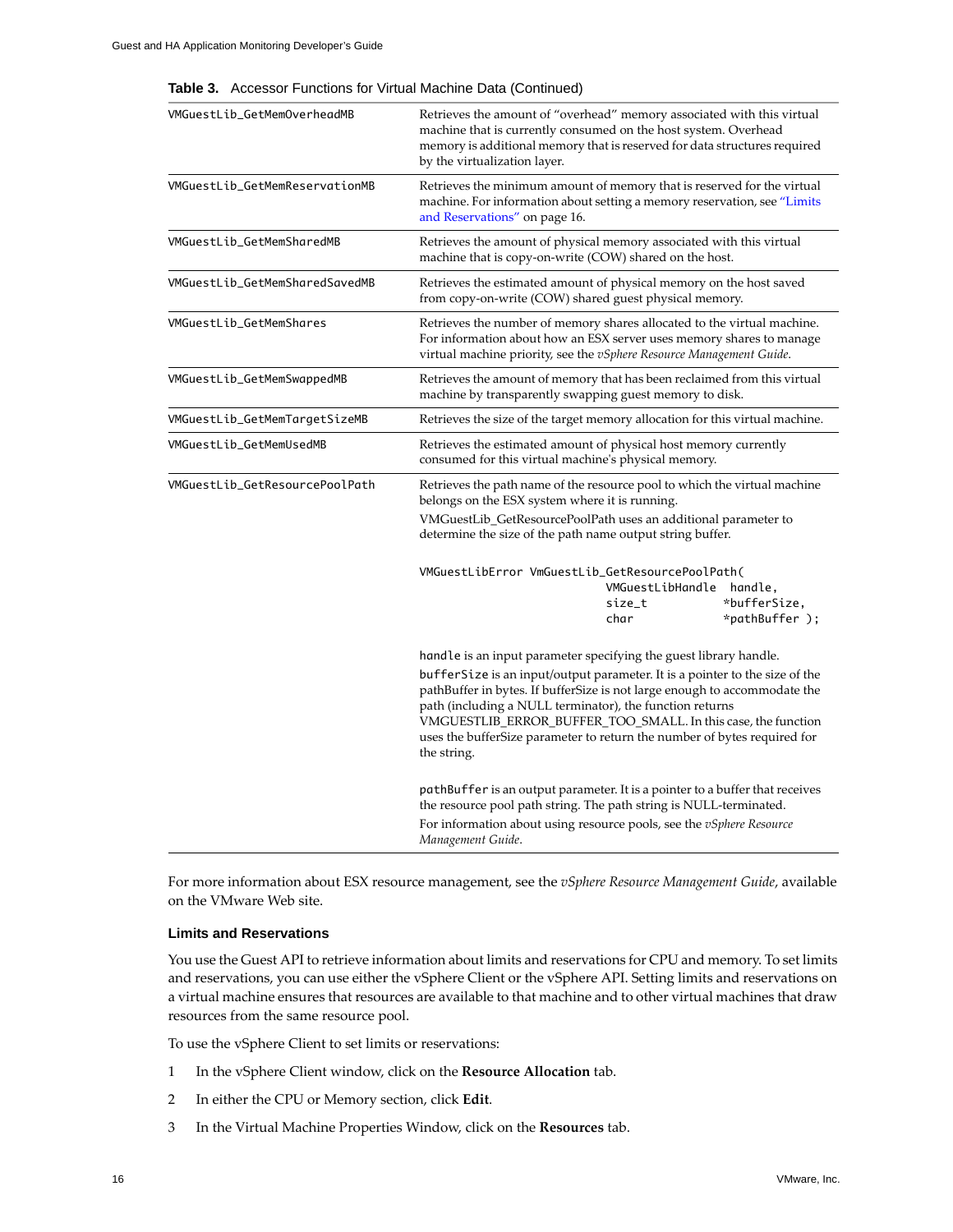- 4 Select either the CPU or Memory setting.
- 5 Use the slider controls to set limits or reservations.

For more information, see the help for the vSphere Client.

To use the vSphere API to set limits or reservations, call the **ReconfigVM\_Task** method. In the method call, use the **VirtualMachineConfigSpec** data object to set the **cpuAllocation** or **memoryAllocation** property. These properties are of type **ResourceAllocationInfo** type, which has **limit** and **reservation** properties. For more information, see the VMware vSphere API Reference Documentation.

#### <span id="page-16-0"></span>**vSphere Guest API Error Codes**

Each vSphere Guest API function returns an error code. If successful, the returned error code is VMGUESTLIB\_ERROR\_SUCCESS. If the function is unable to complete its task, the error code provides information for diagnosing the problem.

Use the VMGuestLib\_GetErrorText function to retrieve the error text associated with a particular error code. When you call the function, pass the error code to the function; VMGuestLib\_GetErrorText returns a pointer to a string containing the error text.

[Example 4](#page-16-1) shows error handling. The C code fragment declares a guest library handle and calls the function VMGuestLib\_OpenHandle. If the call is not successful, the code calls VMGuestLib\_GetErrorText and displays the error text.

<span id="page-16-1"></span>**Example 4.** Error Handling

```
VMGuestLibHandle glHandle;
glError = VMGuestLib_OpenHandle(&glHandle);
if (glError != VMGUESTLIB_ERROR_SUCCESS) {
    printf("OpenHandle failed: %s\n", VMGuestLib_GetErrorText(glError));
}
```
[Table 4](#page-16-2) lists all error codes defined for the vSphere Guest API.

<span id="page-16-2"></span>**Table 4.** Error Codes

| <b>Error Code</b>                    | <b>Description</b>                                                                                                                                                                                                                                                                    |  |  |  |
|--------------------------------------|---------------------------------------------------------------------------------------------------------------------------------------------------------------------------------------------------------------------------------------------------------------------------------------|--|--|--|
| VMGUESTLIB_ERROR_SUCCESS             | The function has completed successfully.                                                                                                                                                                                                                                              |  |  |  |
| VMGUESTLIB_ERROR_OTHER               | An error has occurred. No additional information about the type of<br>error is available.                                                                                                                                                                                             |  |  |  |
| VMGUESTLIB_ERROR_NOT_RUNNING_IN_VM   | The program making this call is not running on a VMware virtual<br>machine.                                                                                                                                                                                                           |  |  |  |
| VMGUESTLIB_ERROR_NOT_ENABLED         | The vSphere Guest API is not enabled on this host, so these functions<br>cannot be used. For information about how to enable the library, see<br>"Context Functions" on page 13.                                                                                                      |  |  |  |
| VMGUESTLIB_ERROR_NOT_AVAILABLE       | The information requested is not available on this host.                                                                                                                                                                                                                              |  |  |  |
| VMGUESTLIB_ERROR_NO_INFO             | The handle data structure does not contain any information. You must<br>call VMGuestLib_UpdateInfo to update the data structure.                                                                                                                                                      |  |  |  |
| VMGUESTLIB_ERROR_MEMORY              | There is not enough memory available to complete the call.                                                                                                                                                                                                                            |  |  |  |
| VMGUESTLIB_ERROR_BUFFER_TOO_SMALL    | The buffer is too small to accommodate the function call. For example,<br>when you call VMGuestLib_GetResourcePoolPath, if the path buffer<br>is too small for the resulting resource pool path, the function returns<br>this error. To resolve this error, allocate a larger buffer. |  |  |  |
| VMGUESTLIB_ERROR_INVALID_HANDLE      | The handle that you used is invalid. Make sure that you have the correct<br>handle and that it is open. It might be necessary to create a new handle<br>using VMGuestLib_OpenHandle.                                                                                                  |  |  |  |
| VMGUESTLIB_ERROR_INVALID_ARG         | One or more of the arguments passed to the function were invalid.                                                                                                                                                                                                                     |  |  |  |
| VMGUESTLIB_ERROR_UNSUPPORTED_VERSION | The host does not support the requested statistic.                                                                                                                                                                                                                                    |  |  |  |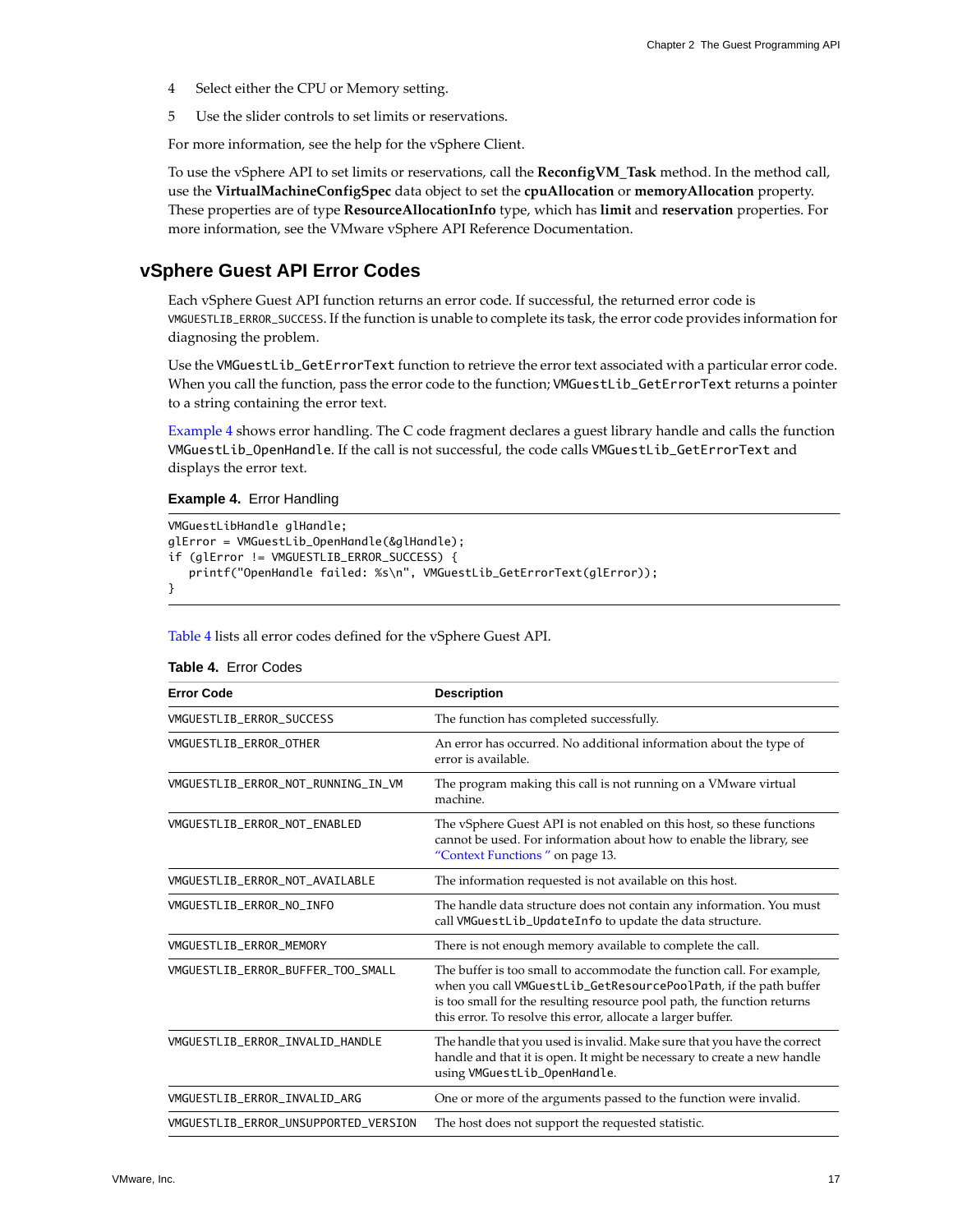Guest and HA Application Monitoring Developer's Guide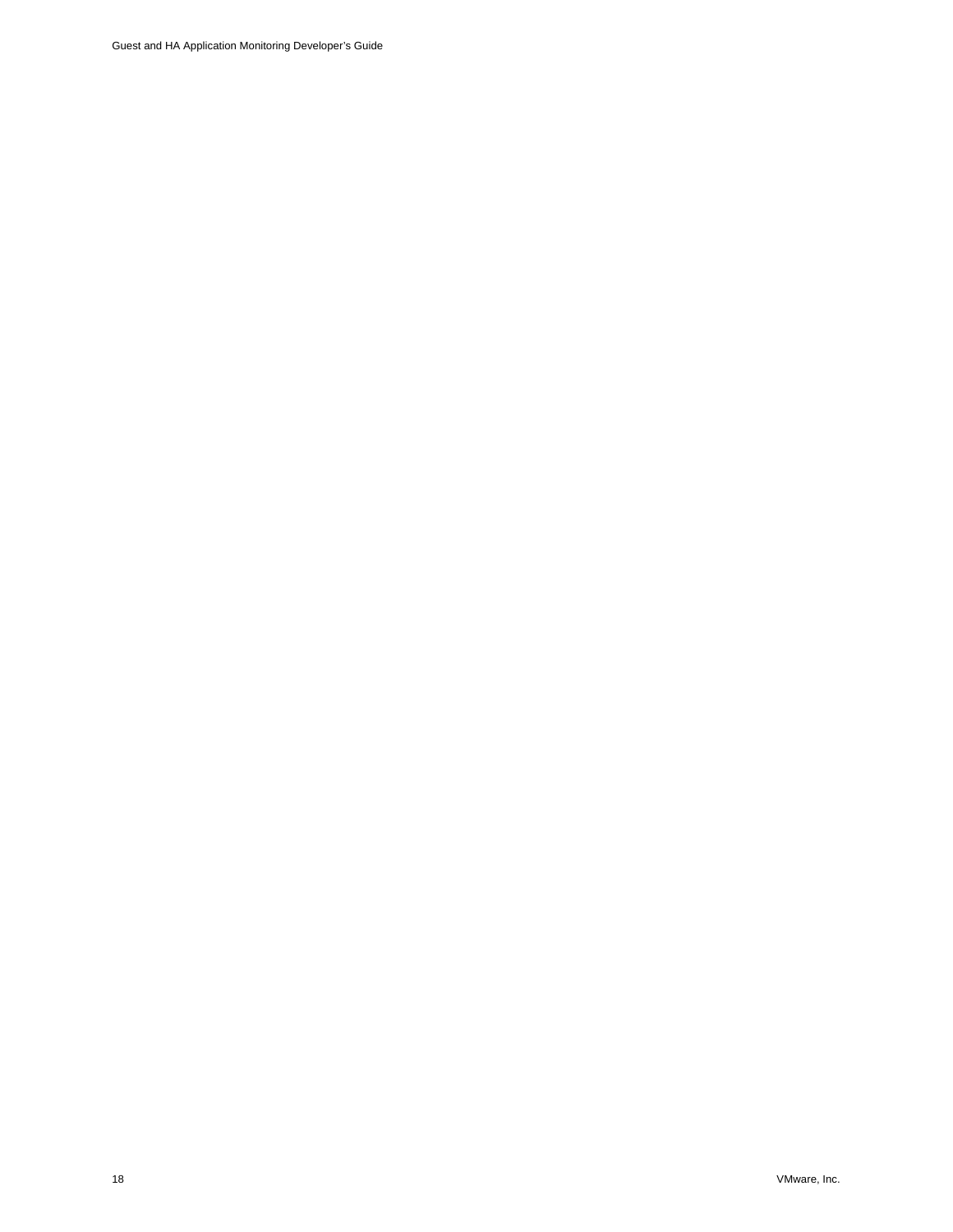# <span id="page-18-1"></span><span id="page-18-0"></span>**Tools for Extended Guest Statistics 3**

This chapter contains the following sections:

- ["Introduction to Statistics Fetch" on page 19](#page-18-2)
- ["Guest Statistics Interfaces" on page 20](#page-19-1)
- ["Fetching a List of Statistics" on page 21](#page-20-2)
- ["Metadata Fields" on page 22](#page-21-0)
- ["Metrics Examples" on page 23](#page-22-0)

As of the vSphere 6.0 release, VMware Tools have expanded support for guest statistics. Rather than offering a fixed set of statistics after calling VMGuestLib\_UpdateInfo(), a larger and extensible set of statistics are available by calling VMGuestLib\_StatGet(), or through the CLI.

#### <span id="page-18-2"></span>**Introduction to Statistics Fetch**

The statistics fetch implementation returns semi-structured data in a variety of formats for use within a guest operating system. Four encodings are supported:

- 1 text simple key-value pairs
- 2 XML eXtensible Markup Language fragment
- 3 JSON JavaScript Object Notation
- 4 YAML Yet Another Markup Language, a human-readable JSON superset intended for data transmission

Statistics are intended to be accurate only within the current session. A session represents a powered-on virtual machine running on a single ESXi host. Sessions may be discontinuous across session changes, so monotonically-increasing metrics may decrease. New seesions may result from suspending a virtual machine, reverting to a snapshot, vMotion, or certain types of hot-plug operations. It is up to the consumer of statistics to notice that the session has changed and deal with numerical discontinuities.

Guest statistics are supported for troubleshooting and support only. Specifically:

- Individual metrics are not guaranteed to be forward or backward compatible. Programs using these metrics are expected to tolerate incompatibility, and are cautioned against programming practices that could break when a metric behaves differently.
- Metrics may be added, removed, or modified to have a different meaning. For example: co-stop time changed meaning between ESXi 4.1 and ESXi 5.0.
- VMware reserves the right to make changes, but will try to avoid gratuitous changes. Most changes will still provide equivalent information, but possibly in a different form that better reflects the ESXi host implementation providing the metrics.

This support declaration is similar to the compatibility guarantee for the esxtop command, whose statistics the Guest SDK reflects. See https://communities.vmware.com/docs/DOC-9279 for details about esxtop.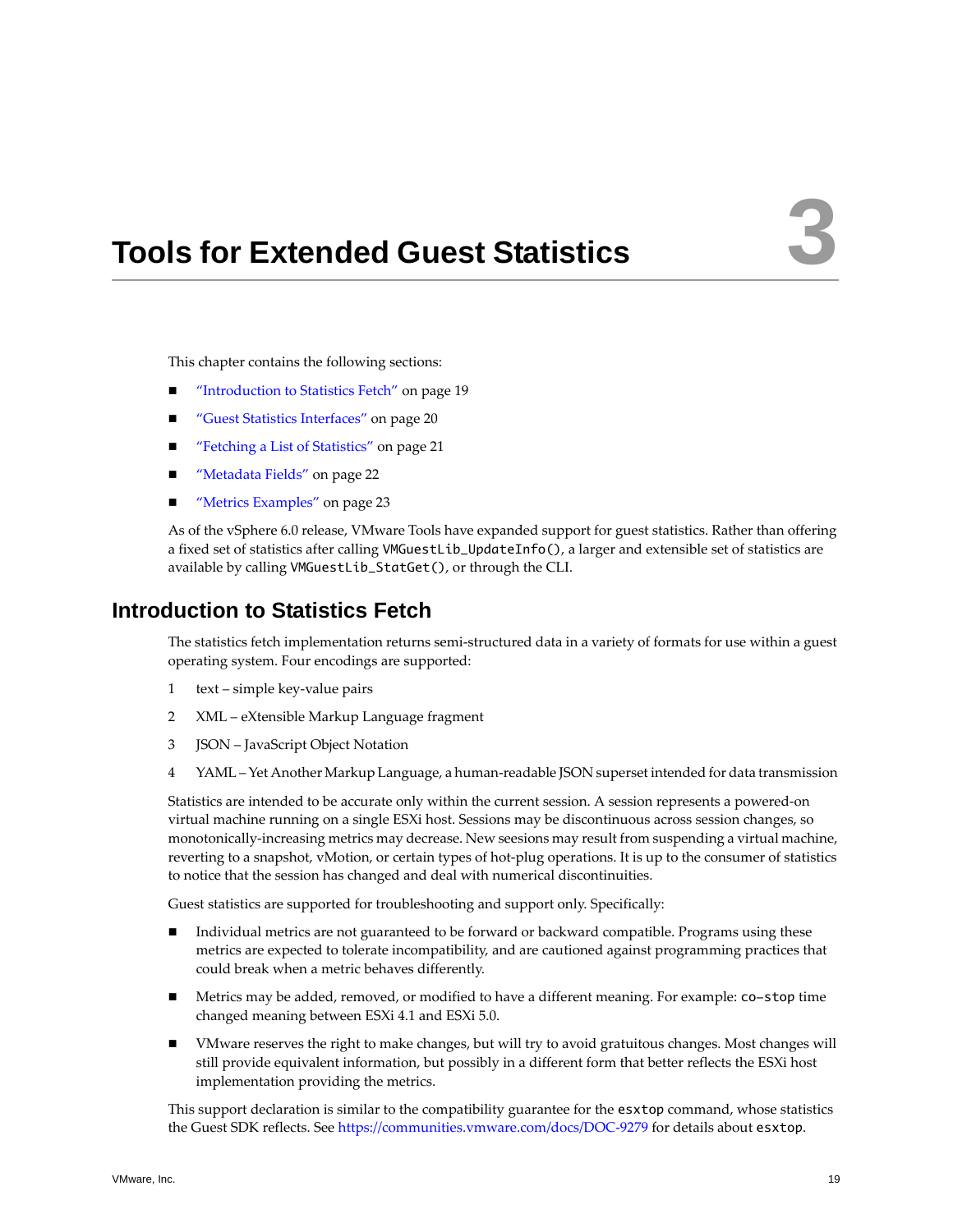#### <span id="page-19-0"></span>**Prerequisites**

Before you start, be sure to install the latest version of VMware Tools in all relevant virtual machines.

For extended guest statistics, you must have VMware Tools version 9.10 or later installed in a virtual machine running on an ESXi 6.0 or later host. There is no minimum virtual hardware version. Version 9.10 was released with vSphere 6.0. Earlier ESXi hosts return no data for extended statistics requests, and earlier VMware Tools lack extended statistics. If statistics are unavailable, a code indicates that the requested item is unsupported.

#### <span id="page-19-1"></span>**Guest Statistics Interfaces**

You have a choice of three interfaces to fetch the new statistics: the guest SDK library, CLI, or raw RPC.

#### <span id="page-19-2"></span>**Guest SDK Library**

The Guest SDK library now offers two new functions, get and free.

#### **VMGuestLib\_StatGet**

```
/* Semi-structured hypervisor statistics collection, for troubleshooting.
 */
VMGuestLibError
VMGuestLib_StatGet(const char *encoding, // IN
                    const char *stat, // IN<br>char **reply, // OUT
                    char **reply,
                     size_t *replySize); // OUT
```
- encoding "text" or "xml" or "json" or "yaml" if not specified, "text" is the default.
- stat the statistic to print. See examples below.
- reply a pointer which will be set to a buffer containing the formatted reply. All current formats return null-terminated C strings, but future formats may not; the caller should treat the buffer as binary unless the format is known. The buffer must later be freed by a call to VMGuestLib\_StatFree().
- replySize a pointer which will receive the size of data in the buffer.

#### **VMGuestLib\_StatFree**

To free the memory returned by VMGuestLib\_StatGet, call VMGuestLib\_StatFree().

void

**VMGuestLib\_StatFree**(char \*reply, size\_t replySize);

- reply the pointer that was supplied by the reply parameter of VMGuestLib\_StatGet().
- replySize the size that was supplied by the replySize parameter of VMGuestLib\_StatGet().

[Example 3-1](#page-19-3) shows these two function calls used in a sample routine:

#### <span id="page-19-3"></span>**Example 3-1.** C code with StatGet and StatFree functions

```
/*
 * Retrieves semi-structured statistics on ESXi host.
 */
static int
StatGetRaw(const char *encoding, // IN<br>const char *stat, // IN
            const char *stat, // IN<br>const char *param) // IN
            const char *param)
{
    int exitStatus = EXIT_SUCCESS;
    VMGuestLibError glError;
    char *result = NULL;
    size_t resultSize = 0;
    char *arg = g_strdup_printf("%s %s", stat, param);
    glError = VMGuestLib_StatGet(encoding, arg, &result, &resultSize);
    if (glError != VMGUESTLIB_ERROR_SUCCESS) {
       exitStatus = EX_TEMPFAIL;
```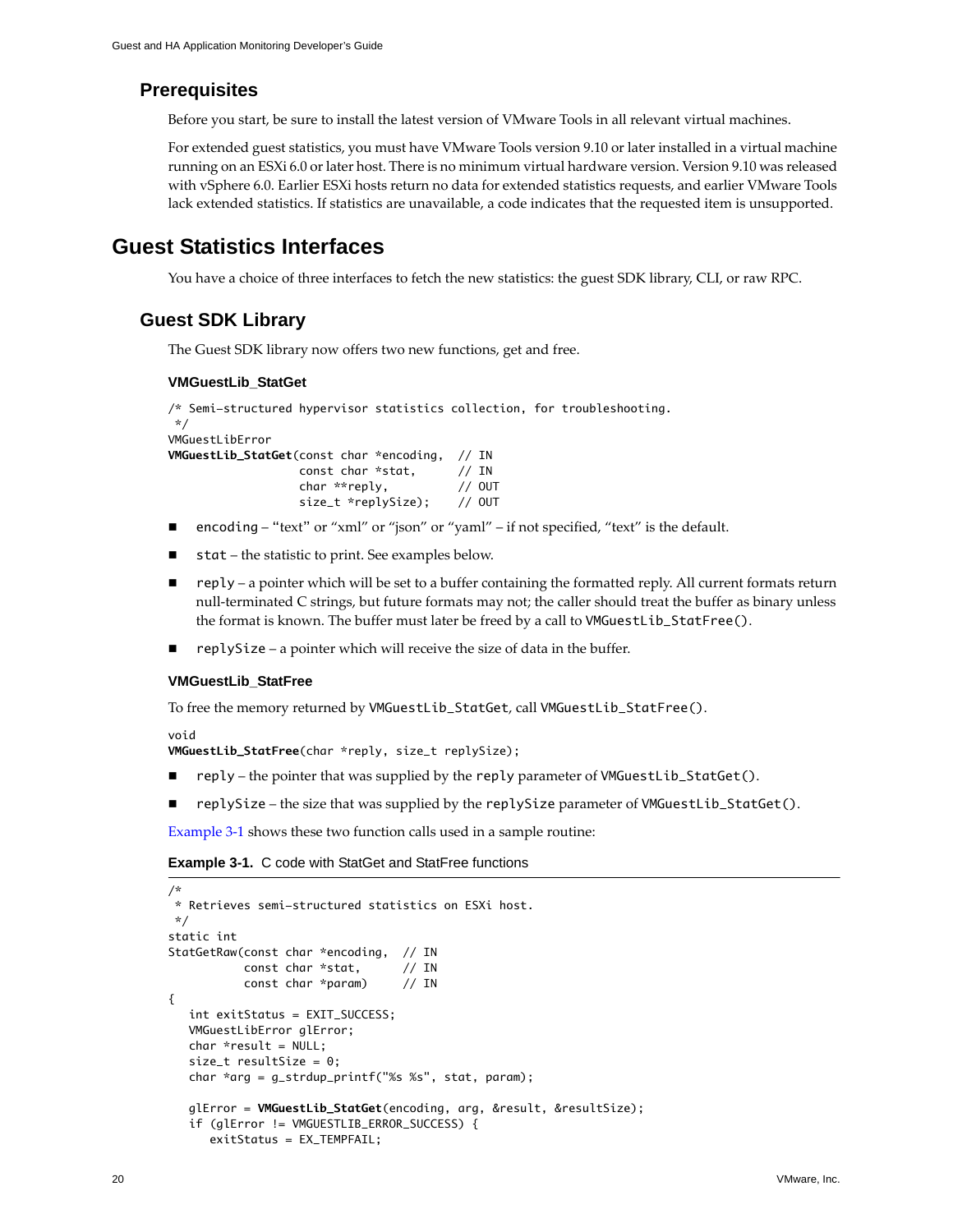```
 } else {
      g_print("%*s", (int)resultSize, result);
 }
   VMGuestLib_StatFree(result, resultSize);
   g_free(arg);
    return exitStatus;
```
#### <span id="page-20-0"></span>**Command Line Interface**

}

The command name varies with each of the three OS types available, but all three have a -v option to show the VMware Tools version number.

Linux: vmware-toolbox-cmd stat raw <encoding> <stat> Mac: vmware-tools-cli stat raw <encoding> <stat> Windows: VMwareToolboxCmd.exe stat raw <encoding> <stat>

These commands are provided for debugging and scripting; the implementation is a wrapper on top of the VMGuestLib\_StatGet() call described above.

#### <span id="page-20-1"></span>**Raw RPC interface**

The raw RPC interface varies for one of the three OS types available.

| Linux:   | vmtoolsd --cmd="auestlib.stat.aet <encodina> <stat>"</stat></encodina>     |
|----------|----------------------------------------------------------------------------|
| Mac:     | vmtoolsd --cmd="auestlib.stat.aet <encodina> <stat>"</stat></encodina>     |
| Windows: | vmtoolsd.exe --cmd="questlib.stat.get <encoding> <stat>"</stat></encoding> |

This is a raw form of the statistics API. Function calls or CLI are preferred.

#### <span id="page-20-2"></span>**Fetching a List of Statistics**

To fetch a list of statistics, you make a query with no statistics name supplied (in other words, no argument, NULL, or ""). The returned buffer contains a list of available metric categories. The list can be emitted in any of four supported formats. The text format is recommended for user interaction; machine-parsable formats xml, json, and yaml are recommended for program interaction.

The following examples use the CLI to demonstrate. The C language API works similarly. In the first example, the virtual machine has three disks and two network interfaces.

**Example 3-2.** Return list of statistics

```
$ vmware-toolbox-cmd stat raw
session 
host 
resources 
vscsi ide0:0
vscsi scsi0:0
vscsi scsi0:2
vnet 00:0c:29:1e:23:f3
vnet 00:0c:29:1e:23:f4
```
The second example fetches a specific statistic (**vscsi scsi0:0**) taken from the first example.

**Example 3-3.** Get I/O statistics for a device

```
$ vmware-toolbox-cmd stat raw text vscsi scsi0:0
num.reads = 12605num.writes = 1039
size.reads = 533612032
size.writes = 14279680
latency.reads = 1944173239
latency.writes = 102025122
```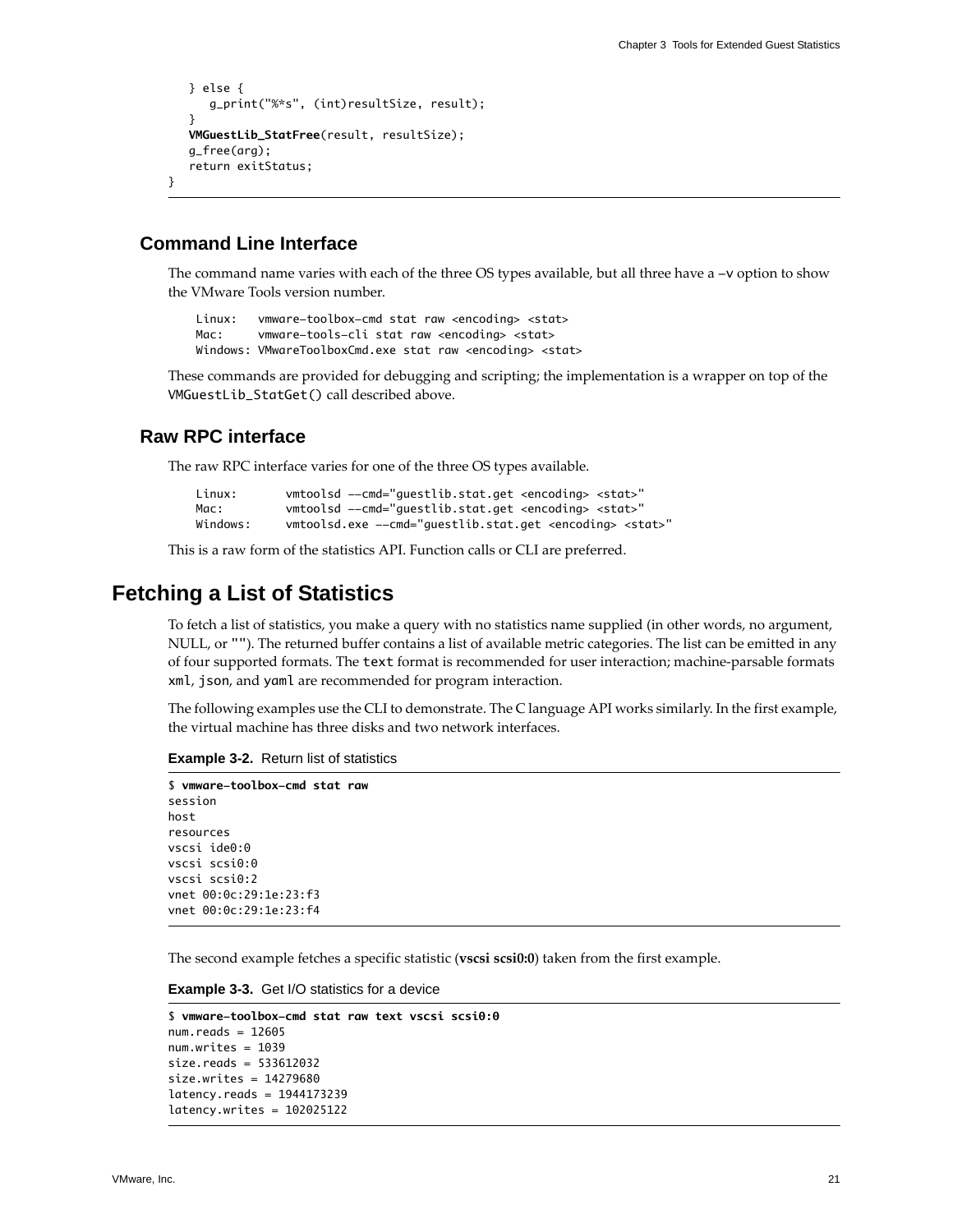#### <span id="page-21-0"></span>**Metadata Fields**

When appearing in machine-parsable formats, numeric statistics have these self-describing metadata fields:

- units What the numbers mean. Example values:
	- packets, bytes, KB for kilobytes, us for microseconds, and others as appropriate.
- type Indicates how the number should be interpreted:
	- static The value is for configuration and is not expected to change frequently. For instance: a reservation, or the maximum CPU speed.
	- instant Instantaneous measurement of the current value. Expected to go up or down over time. For instance: current memory usage.
	- accumulate Continuous sum of all data over time. Non-decreasing. The statistics consumer is expected to compute the difference between two values at different times and convert it into a rate. For instance: CPU time used, bytes sent, memory swapped in.

Four examples below show the same statistic, encoded in different formats:

```
Example 3-4. Text
```

```
$ vmware-toolbox-cmd stat raw text vnet 00:0c:29:1e:23:f3
size.txt = 38137num.rx = 10920size.rx = 1312789
reservation = 0limit = -1
```
#### **Example 3-5.** YAML

| \$ vmware-toolbox-cmd stat raw yaml vnet 00:0c:29:1e:23:f3 |  |  |  |
|------------------------------------------------------------|--|--|--|
| num.txt:                                                   |  |  |  |
| type: accumulate                                           |  |  |  |
| units: packets                                             |  |  |  |
| value: 209                                                 |  |  |  |
| size.tx:                                                   |  |  |  |
| type: accumulate                                           |  |  |  |
| units: bytes                                               |  |  |  |
| value: 38137                                               |  |  |  |
| num.rx:                                                    |  |  |  |
| type: accumulate                                           |  |  |  |
| units: packets                                             |  |  |  |
| value: 10920                                               |  |  |  |
| size.rx:                                                   |  |  |  |
| type: accumulate                                           |  |  |  |
| units: bytes                                               |  |  |  |
| value: 1312789                                             |  |  |  |
| reservation:                                               |  |  |  |
| type: static                                               |  |  |  |
| units: MBps                                                |  |  |  |
| value: 0                                                   |  |  |  |
| limit:                                                     |  |  |  |
| type: static                                               |  |  |  |
| units: MBps                                                |  |  |  |
| $value: -1$                                                |  |  |  |

**Example 3-6.** XML (formatted here for presentation)

```
$ vmware-toolbox-cmd stat raw xml vnet 00:0c:29:1e:23:f3
<metrics session="4004861987670969122">
    <metric name="num.tx" type="accumulate" units="packets">209</metric>
    <metric name="size.tx" type="accumulate" units="bytes">38137</metric>
   <metric name="num.rx" type="accumulate" units="packets">10992</metric>
   <metric name="size.rx" type="accumulate" units="bytes">1322161</metric>
   <metric name="reservation" type="static" units="MBps">0</metric>
    <metric name="limit" type="static" units="MBps">-1</metric>
```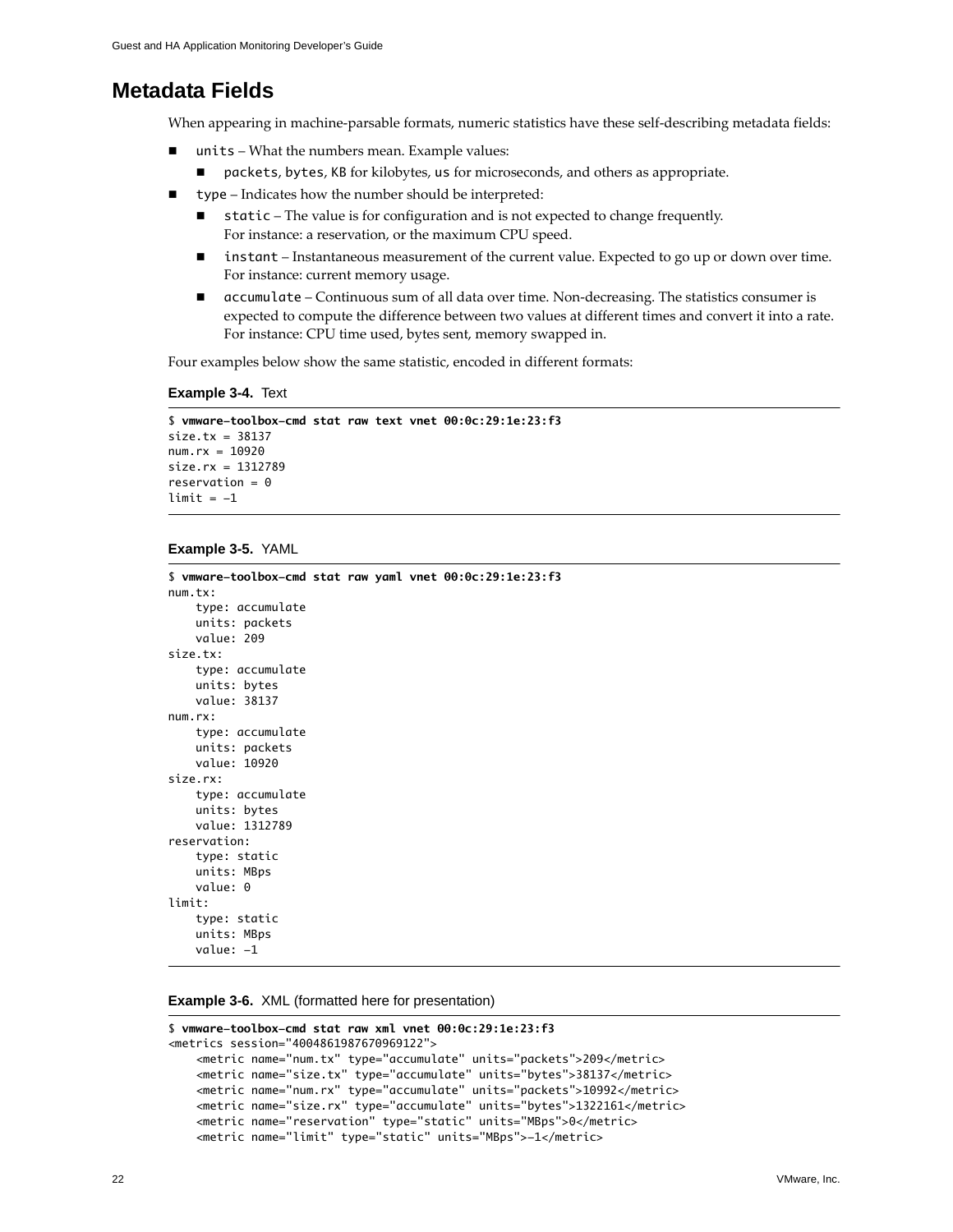|  | <b>Example 3-7.</b> JSON (formatted here for presentation) |  |
|--|------------------------------------------------------------|--|
|--|------------------------------------------------------------|--|

```
$ vmware-toolbox-cmd stat raw json vnet 00:0c:29:1e:23:f3
{"num.tx":{"type":"accumulate","units":"packets","value":209},
 "size.tx":{"type":"accumulate","units":"bytes","value":38137},
 "num.rx":{"type":"accumulate","units":"packets","value":11068},
 "size.rx":{"type":"accumulate","units":"bytes","value":1331791},
 "reservation":{"type":"static","units":"MBps","value":0},
"limit":{"type":"static","units":"MBps","value":-1}}
```
#### <span id="page-22-0"></span>**Metrics Examples**

The examples below use the default "text" format for readability. For actual programming, you probably will use one of the machine-parsable formats (XML, JSON, or YAML).

#### <span id="page-22-1"></span>**Fetch Available Statistics**

The statistics command with no parameters fetches a list of available statistics:

```
$ vmware-toolbox-cmd stat raw
session
host
resources
vscsi scsi0:0
vnet 00:0c:29:1e:23:f3
```
- session the current session. This changes infrequently. Session changes can cause discontinuities.
- host information about the current hypervisor and hardware on which the virtual machine is running.
- resources the CPU and memory utilization of this virtual machine.
- **vscsi** <name> storage statistics for a specific virtual disk, where <name> is the internal name in the virtual machine's configuration file. The library does not aggregate storage statistics across disks.
- vnet <Ethernet Address> network statistics for a specific virtual NIC, where <Ethernet Address> is the MAC address currently programmed into the virtual NIC. The library does not aggregate network statistics across NICs.

For information about a specific statistic, type its name.

#### <span id="page-22-2"></span>**Session Information**

```
$ vmware-toolbox-cmd stat raw text session
session = 4004861987670969122
uptime = 1036293956version = VMware ESX 6.0.0 build-12345
provider =
uuid.bios = 56 4d 2c 53 43 56 66 8e-7c 05 fd 7e 51 1e 23 f3
```
Sessions change for a virtual machine with power on, suspend, revert to snapshot, vMotion, reset, or when it experiences some type of hot-plug. Statistics may be discontinuous across a session change. The reason for a session change, or whether session change constitutes a host change, is not exposed to virtual machines.

- session a cryptographically strong random number indicating the current session. Expected to contain at least 63 bits of entropy. Changes with every session.
- uptime microseconds since the last session change, as measured by the host.
- version string representation of the hypervisor version. Not expected to be parsed. A guest should never change its behavior based on the hypervisor version or build number.
- provider string representing the provider. Set by the ExtraConfig tools.guestlib.stat.provider and intended for use by vSphere providers such as vCloud Air. Opaque contents defined by the provider.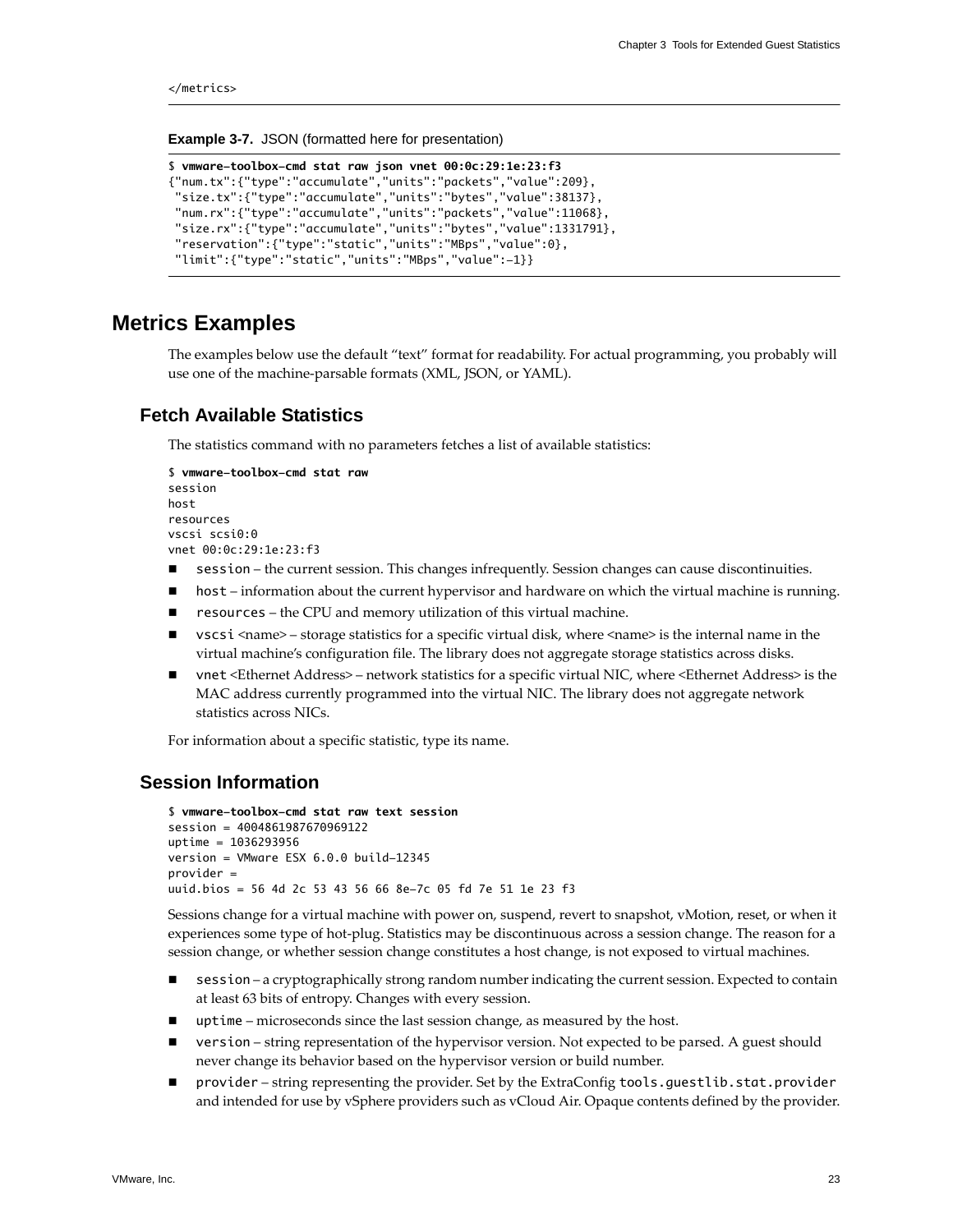uuid.bios – the virtual machine's SMBIOS UUID, cached at boot time. VMware maintains the SMBIOS UUID as a component of guest licensing: migrating a VM retains the same UUID while cloning a VM generates a different UUID. The algorithm to generate new UUIDs varies from release to release. The vSphere API permits changing a VM's UUID. Although vSphere prevents unintentional UUID duplication, it allows deliberate UUID duplication, since legitimate workflows (such as lab environments) often require duplicated UUIDs.

#### <span id="page-23-0"></span>**Host Hardware**

In the next example, only the first two values are provided by default. A virtual machine with ExtraConfig tools.guestlib.enableHostInfo = TRUE (a non-default setting) supplies the remaining values.

```
$ vmware-toolbox-cmd stat raw text host
```

```
host.cpu.processorMHz = 2399
host.cpu.coresPerPkg = 4
host.cpu.packages = 2host.cpu.cores = 8host.cpu.threads = 16
host.dmi.product = ProLiant ML350 G6
host.dmi.vendor = HP
```
- host.cpu.processorMHz nominal processor speed. Other metrics, such as vm.cpu.used below, are normalized to this speed.
- host.cpu.coresPerPkg actual cores per socket, not including hyperthreads. Useful for determining cache effects and other aspects of socket sharing. Information is also available with CPUID instruction. Note that vSphere does not implement virtual hyperthreads.
- host.cpu.packages number of CPU sockets on the host (non-default).
- host.cpu.cores number of cores on the host across all sockets, not including hyperthreads (non-default).
- host.cpu.threads number of logical CPUs on the host across all sockets, including hyperthreads (non-default).
- host.dmi.product "product" field in the host SMBIOS data (non-default).
- host.dmi.vendor "vendor" field in the host SMBIOS data (non-default).

Host information (dmi.product and dmi.vendor) and total capacity are hidden by default, because this information is considered sensitive and not relevant to virtual machine execution. VMware discourages use of such information, but permits it to be made available to help with support.

#### <span id="page-23-1"></span>**CPU and Memory Statistics**

For implementation reasons, a virtual machine tracks CPU and memory resources slightly differently. CPU resources, including NUMA, indicate virtualization overhead, shown with vm. prefix. Memory resources are broken out by guest memory, shown with guest. prefix, and by overhead memory, with ovhd. prefix. Future implementations may add additional metrics.

This example shows various CPU and memory statistics:

```
$ vmware-toolbox-cmd stat raw text resources
vm.cpu.reserved = 4798
vm.cpu.limit = 11995
vm.cpu.used = 224057517
vm.cpu.contention.cpu = 65606184
vm.cpu.contention.mem = 1488848
vm.numa.local = 1837248
vm. numa.remote = 0guest.mem.reserved = 204800
quest.mem.limit = 1536000
guest.mem.mapped = 1810144
guest.mem.consumed = 1521680
guest.mem.swapped = 3236
guest.mem.ballooned = 27104
quest.mem.swapIn = 3416
guest.mem.swapOut = 6588
```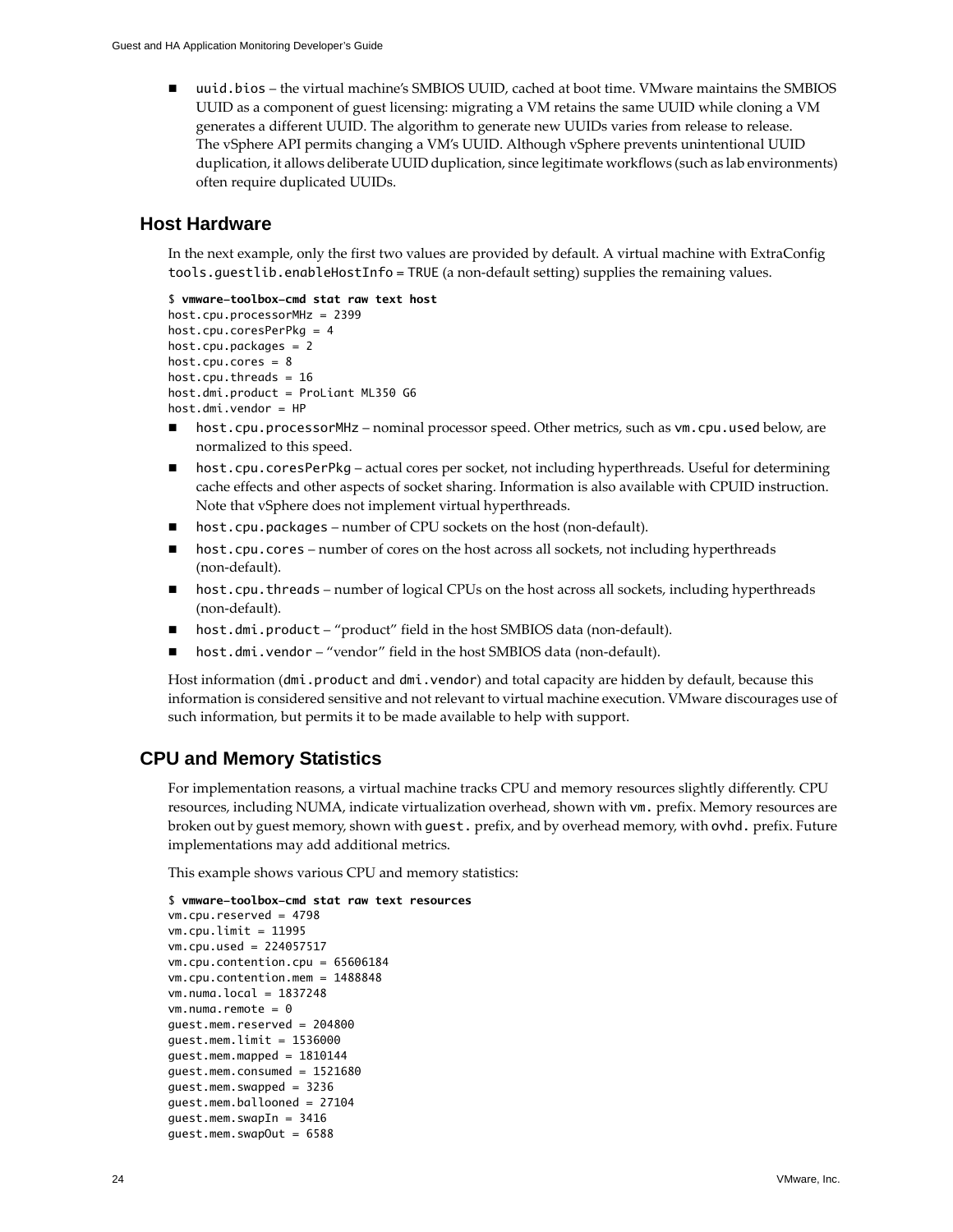ovhd.mem.swapped =  $0$ ovhd.mem.swapIn =  $0$ ovhd.mem.swapOut =  $0$ 

- vm.cpu.reserved (static) MHz of current CPU type reserved. Covers all virtual CPU plus overheads, so for example a 2 virtual CPU machine would need 2x host.cpu.processorMHz to be fully reserved. Overheads are insignificant except during transient conditions such as taking a backup snapshot or during a vMotion. Default 0.
- vm.cpu.limit (static) MHz that the virtual machine will not exceed. Default –1 means unlimited.
- vm.cpu.used (cumulative) microseconds of CPU time used by this virtual machine. Equivalent to esxtop %USED. See ["Comparison to esxtop" on page 26](#page-25-0) for details.
- vm.cpu.contention.cpu = (cumulative) CPU time the virtual machine could have run, but did not run due to CPU contention. This metric includes time losses due to hypervisor factors, such as overcommit. Specific sources of contention vary widely from release to release. See ["Comparison to esxtop" on page 26](#page-25-0) for details about calculating CPU contention.
- vm.cpu.contention.mem (cumulative) CPU time the virtual machine could have run, but did not run due to memory contention. This metric includes losses due to swapping. Equivalent to esxtop %SWPWT.
- vm.numa.local (instantaneous) KB of memory currently local, sum across the VM's NUMA nodes.
- vm.numa.remote (instantaneous) KB of memory currently remote, sum across the VM's NUMA nodes.
- guest.mem.reserved (static) KB of memory reserved for the guest. This indicates memory that will never be ballooned or swapped. Default is 0.
- guest.mem.limit (static) KB of memory the guest must operate within. Default –1 means unlimited.
- guest.mem.mapped (instantaneous) KB of memory currently mapped into the guest; that is, memory the guest can access with zero read latency. This metric represents memory use from a guest perspective.
- guest.mem.consumed (instantaneous) KB of memory used to provide current mapped memory. This may be lower than mapped due to ballooning, memory sharing, or future optimizations. This metric represents memory use from a host perspective. The difference between guest.mem.mapped and guest.mem.consumed is additional memory made available due to hypervisor optimizations.
- guest.mem.swapped (instantaneous) KB of memory swapped to disk. A fully reserved virtual machine should never see memory swapped out in steady-state usage. Transient conditions, such as resume from memory-included snapshot, may show some swap usage.
- guest.mem.ballooned (instantaneous) KB of memory deliberately copied on write (COWed) to zero in the guest, to reduce memory usage.
- guest.mem.swapIn (cumulative) KB of memory swapped in for the current session.
- guest.mem.swapOut (cumulative) KB of memory swapped out for the current session.
- ovhd.mem.swapped (instantaneous) KB of overhead memory currently swapped.
- ovhd.mem.swapIn (cumulative) KB of overhead memory swapped in for the current session.
- ovhd.mem.swapOut (cumulative) KB of overhead memory swapped out for the current session.

#### **Expected values for some of the statistics**

- vm.cpu.contention.mem usually < 1%, anything greater indicates memory overcommit.
- vm.cpu.contention.cpu < 5% of incremental time during undercommit, < 50% of incremental time at normal levels of overcommit. vSphere is tuned to perform best when somewhat overcommitted.
- When contention is < 5%, performance will be deterministic but the host is not fully utilized.
- When contention is between 5% and 50%, the host is becoming fully utilized (maximum CPU throughput) but individual virtual machines may see less deterministic performance.
- vm.numa.local Expected to match guest.memory.mapped. Transient conditions such as NUMA rebalance may cause this to temporarily decrease, then return to normal as memory is migrated.
- vm.numa.remote Expected to be approximately zero in non-overcommitted scenarios.
- guest.mem.mapped Expected to equal configured guest memory; may be smaller if virtual machine has yet to access all its memory.
- guest.mem.consumed Expected to be approximately equal to configured guest memory; will be smaller if host memory is overcommitted.
- guest.mem.swapped Expected to be zero. Non-zero indicates non-graceful memory overcommit.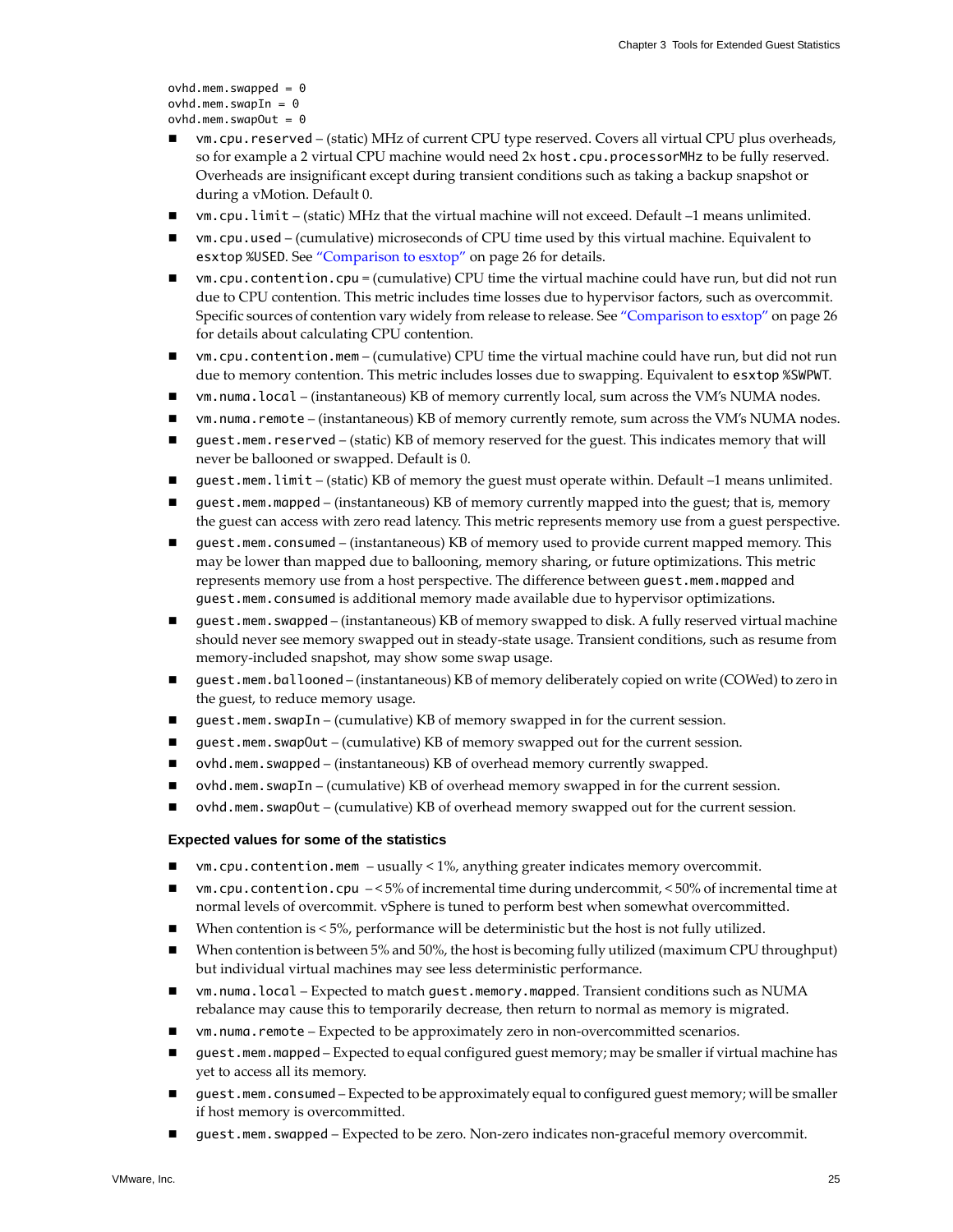- quest.mem.ballooned Expected to be zero. Non-zero indicates graceful memory overcommit.
- ovhd.mem.swapped Expected to be zero. Non-zero indicates memory overcommit.

#### **Equations for CPU and memory metrics**

- session uptime = vm.cpu.used + vm.cpu.contention.cpu + vm.cpu.contention.mem + CPU idle time
- configured memory size =  $quest$  mem.mapped +  $quest$  mem.swapped +  $(memory not yet touched)$
- configured memory size = vm.numa.local + vm.numa.remote (another formula for arriving at the same statistic above)
- guest.mem.mapped = guest.mem.consumed + guest.mem.ballooned + (other copy-on-write sources)

#### <span id="page-25-0"></span>**Comparison to esxtop**

Individual reasons for lack of vCPU progress are available to vSphere administrators (using either esxtop or the vSphere API) but are hidden from the guest OS to preserve isolation between the virtual machine and the configuration of the infrastructure upon which it runs. The guest sees only an aggregate metric.

- vm.cpu.used is equivalent to the esxtop statistic %USED for a virtual machine.
- vm.cpu.contention.cpu is equivalent to

(%RDY – %MLMTD) + %MLMTD + %CSTP + %WAIT + (%RUN – %USED)

- $\blacksquare$  (%RDY %MLMTD) represents time the guest could not run due to host CPU overutilization. Note that %RDY includes %MLMTD, which is why it is subtracted before being added.
- %MLMTD represents time the guest could not run due to administrator-configured resource limits. ESXi 6.0 and earlier did not add %MLMTD to this computation; this is fixed in the next major release.
- %CSTP represents time the guest could not run due to uneven vCPU progress.
- %WAIT represents time the guest could not run due to hypervisor overheads.
- (%RUN %USED) corrects for any frequency scaling of the host CPU.
- vm.cpu.contention.mem is equivalent to %SWPWT.

See https://communities.vmware.com/docs/DOC-9279 for details about esxtop.

#### **Note on nominal CPU speed and CPU metrics**

The host.cpu.processorMHz metric (in the host section) reports a nominal speed, and the virtual machine CPU metrics are normalized to the processorMHz metric. Actual processor speed may be higher or lower depending on host power management.

Thus, a virtual machine may see vm.cpu.used exceed wall clock time due to Turbo Boost, or may see vm.cpu.used lag wall clock time due to power saving modes used in conjunction with idle guests. Actual processor speed is not available to the guest operating system, but is expected to be close to nominal clock speed when the guest is active. See http://www.vmware.com/files/pdf/techpaper/hpm-perf-vsphere55.pdf for more information about vSphere host power management.

Normalizing CPU metrics to nominal CPU speed allows the guest to avoid dependence on host power management settings.

#### **Note on vm.cpu.contention.cpu**

Using the Extended Guest Statistics discussed in this section, you can obtain a contention ratio by comparing contention time to actual time for a particular time interval. As contention time is reported as a sum across VCPUs, and wall time is reported for the entire virtual machine, the wall time must be scaled up by the number of VCPUs to normalize contention to a 0-100% range.

*Contention% = 100 \* (contention\_T2 – contention\_T1) / (VCPUs \* (time\_T2 – time\_T1))*

The vm.cpu.contention.cpu metric is analogous to "stolen time" as returned by VMGuestLib\_GetCpuStolenMs (see [Table 3, "Accessor Functions for Virtual Machine Data," on page 15](#page-14-2)), except "stolen time" excludes time the virtual machine did not run due to configured resource limits. Comparing this value to esxtop requires de-normalizing the contention ratio, because esxtop reports a sum of percentages across VCPUs. Thus:

((%RDY – %MLMTD) + %MLMTD + %CSTP + %WAIT + (%RUN *–* %USED)) ~= *Contention% \* VCPUs*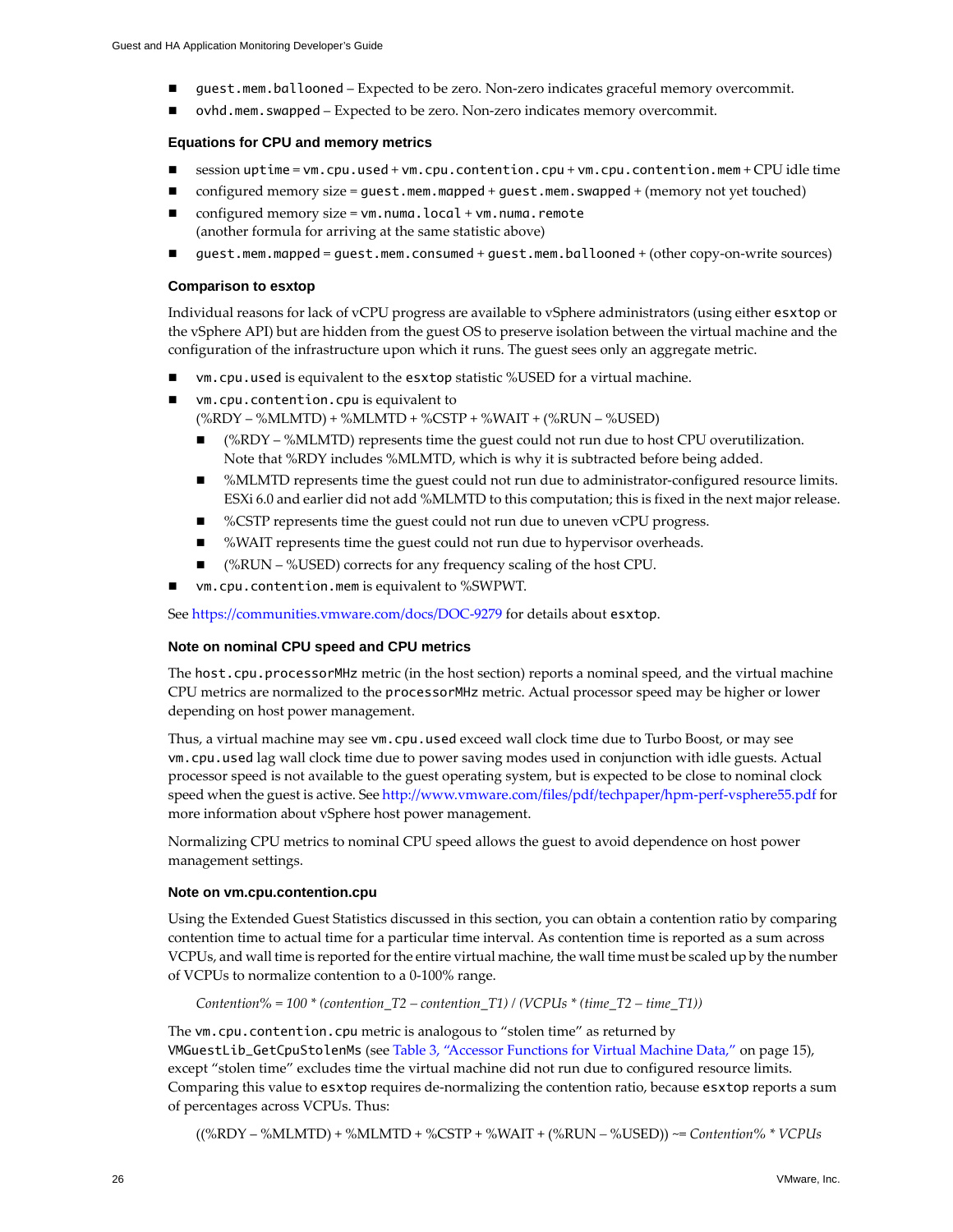Due to sample aliasing where in-guest time samples and esxtop time samples do not occur simultaneously, instantaneous esxtop values will not match instantaneous in-guest statistics. Longer time samples or averaging values collected over time will produce more comparable results.

A contention value of < 5% is normal "undercommit" operating behavior, representing minor hypervisor overheads. A contention value > 50% is "excess overcommit" and indicates CPU resource starvation – the workload would benefit from additional CPUs or migrating virtual machines to different hosts. A contention value between 5% and 50% is "normal overcommit" and is more complicated. The goal of this metric is to allow direct measurement of the performance improvement that could be obtained by adding CPU resources.

[Figure 3-1](#page-26-0) illustrates these concepts.

<span id="page-26-0"></span>



#### **CPU Utilization across all VMs**

VMware best practices describe the available CPU capacity of a host as equal to the number of cores (not including hyperthreads). Thus, a 16 core host with 2.0GHz processors has 16 cores \* 2000 MHz/core = 32000 MHz available compute capacity. When actual usage is below that calculated capacity, the hypervisor is "under committed" - the hypervisor is scaling linearly with load applied, and is wasting capacity.

As actual usage exceeds available compute capacity, the hypervisor begins utilizing hyperthreads for running virtual machines in order to keep performance degradation graceful. Maximum aggregate utilization occurs during this "normal overcommit" (between 5% and 50% contention) where each virtual machine sees somewhat degraded performance but overall system throughput still increases. In this "normal overcommit" region, adding load still improves overall efficiency, though at a declining rate. Eventually, all hyperthreads are fully utilized. Efficiency peaks and starts to degrade; this "excess overcommit" (>50% contention) indicates the workload would be more efficient if spread across more hosts for better throughput.

One specific scenario deserves special mention: the "monster VM" that attempts to give a single VM all available compute capacity. A VM configured to match the number of host cores (not including hyperthreads) will peak at the capacity of those cores (with < 5% contention) but at a performance about 20% lower than an equivalent physical machine utilizing all cores and hyperthreads. A VM configured to match the number of host threads (2x host cores) will peak at a performance level more analogous to a physical machine, but will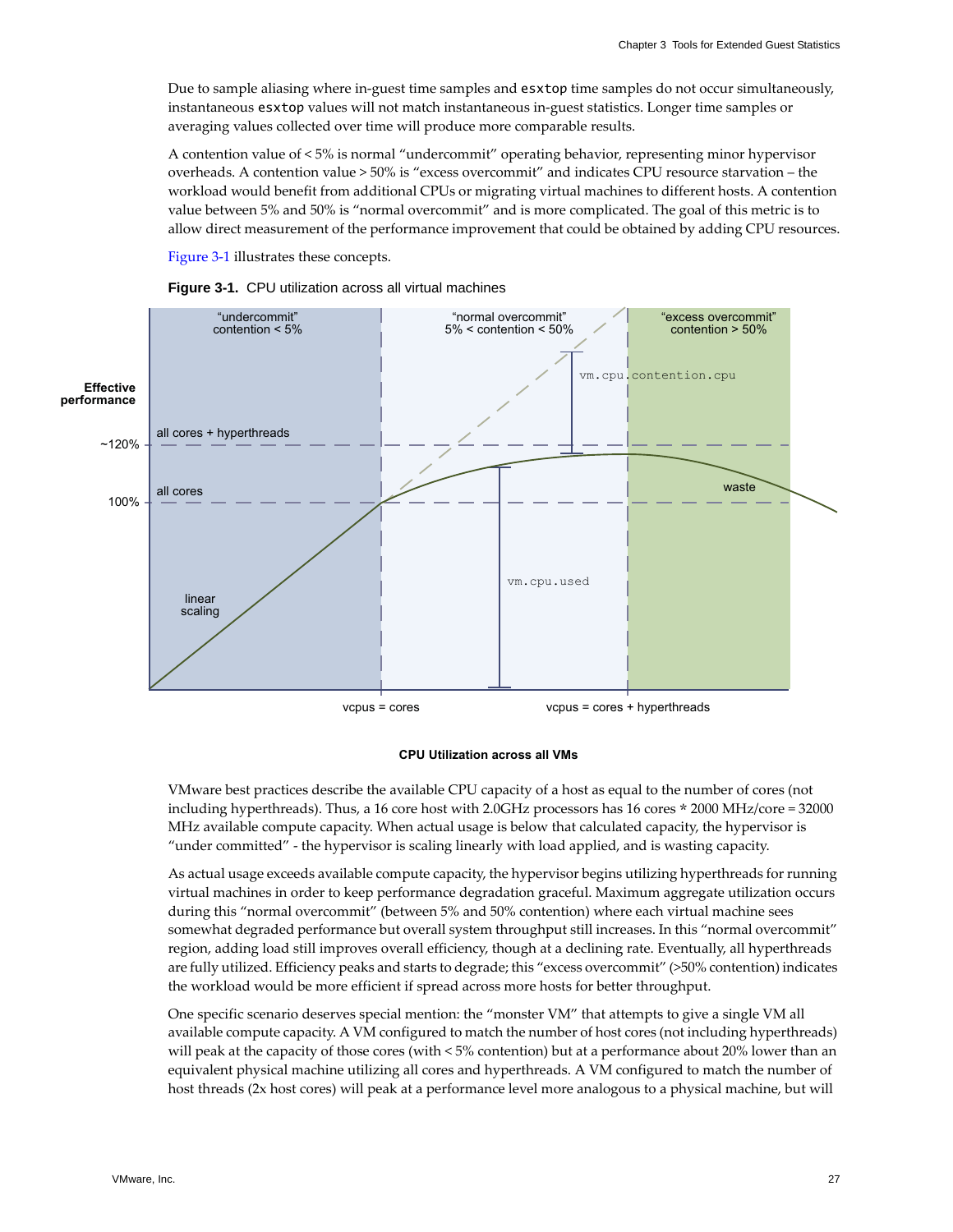show about 40% contention (the upper end of "normal overcommit") running half the cores on hyperthreads. This contention metric indicates the load would run better on a larger host with additional cores, so it is technically "overcommitted" even though performance is better than a hypervisor running at full commit. This behavior is expected when attempting to run maximally sized virtual machines.

#### <span id="page-27-0"></span>**Storage Statistics**

The following example shows some I/O statistics:

```
$ vmware-toolbox-cmd stat raw text vscsi scsi0:0
num.reads = 12605num.writes = 1039
size.reads = 533612032
size.writes = 14279680
latency.reads = 1944173239
latency.writes = 102025122
```
- num.reads read commands.
- num.writes write commands.
- size.reads bytes read.
- $\blacksquare$  size.writes bytes written.
- latency.reads microseconds of all read commands.
- latency.writes microseconds of all write commands.

The read IOPs over the last 10 seconds can be calculated as:

(num.reads @ *TimeNow*) – (num.reads @ *Time10sec*) –––––––––––––––––––––––––––––––––––––––––––––

*TimeNow* – *Time10sec*

The average latency of reads over the last ten seconds can be calculated as:

(latency.reads @ *TimeNow*) – (latency.reads @ *Time10sec*)

–––––––––––––––––––––––––––––––––––––––––––––––––––––– (num.reads @ *TimeNow*) – (num.reads @ *Time10sec*)

#### <span id="page-27-1"></span>**Network Statistics**

Reservation and limit are only supported on DVS (Distributed Virtual Switch) or "opaque" (NSX) switch types; they are not supported on the default VSS switch type. Between reservation and limit, bandwidth is allocated on a share-based system, which is not meaningful to expose to a guest.

```
$ vmware-toolbox-cmd stat raw text vnet 00:0c:29:1e:23:f3
num.txt = 209size.txt = 38137num.rx = 10920size.rx = 1312789
reservation = 0limit = -1 num.tx – number of packets transmitted.
```
- size.tx bytes transmitted.
- num.rx number of packets received.
- size.rx bytes received.
- reservation guaranteed minimum bandwidth for this vNIC.
- limit maximum bandwidth allowed for this vNIC.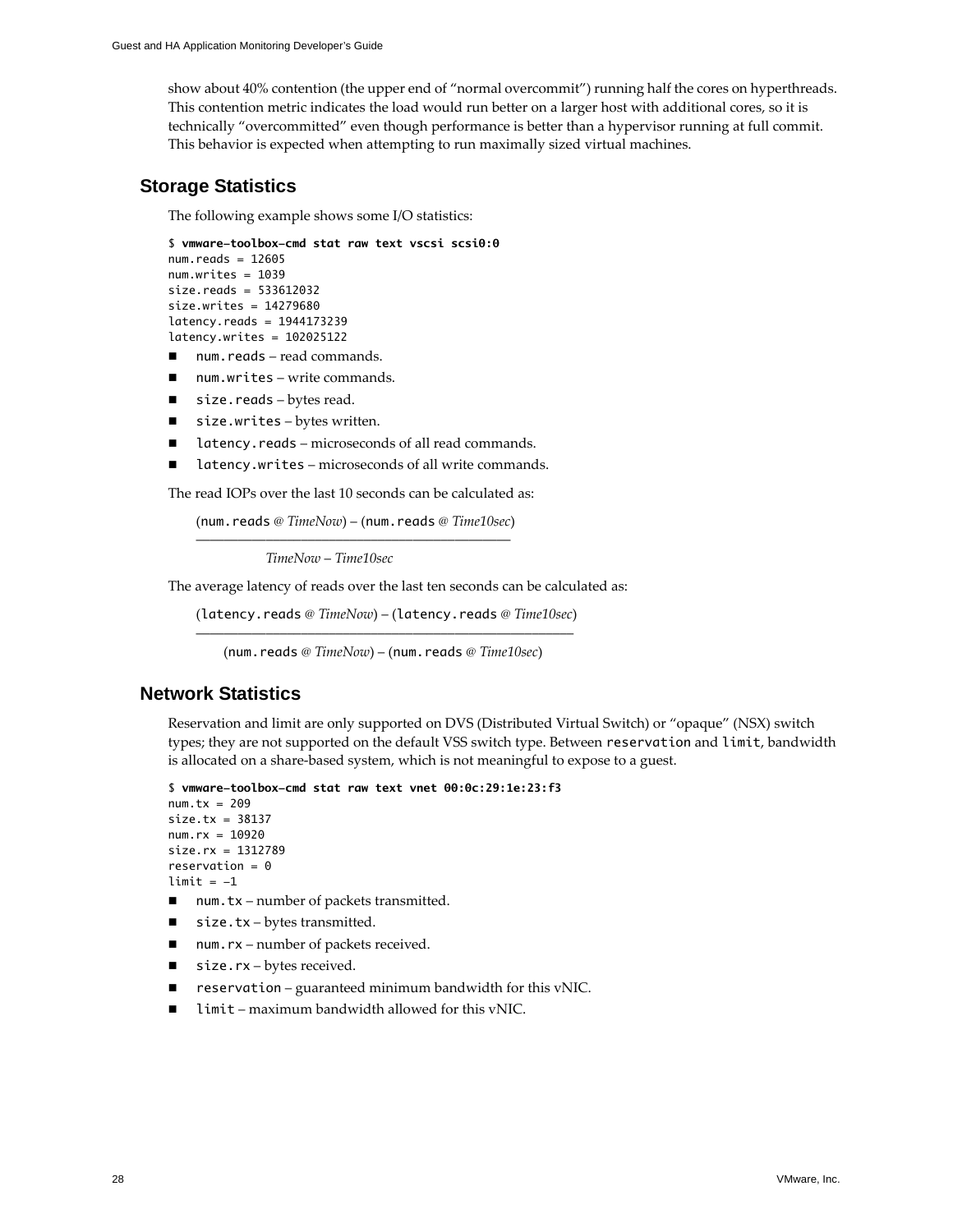# <span id="page-28-3"></span><span id="page-28-1"></span><span id="page-28-0"></span>**vSphere HA Application Monitoring 4**

This chapter discusses the vSphere High Availability (HA) Application Monitoring and the following topics:

- ["About vSphere HA" on page 29](#page-28-2)
- ["Prerequisites for HA Application Monitoring" on page 30](#page-29-0)
- ["Using the HA Application Monitoring APIs" on page 30](#page-29-1)
- ["HA Application Monitoring API Error Messages" on page 33](#page-32-0)

#### <span id="page-28-2"></span>**About vSphere HA**

The vSphere High Availability (HA) feature for ESXi hosts in a cluster provides protection for a guest OS and its applications, by restarting the virtual machine if a guest OS or application failure occurs. The HA feature provides this reset capability through two different mechanisms:

- <span id="page-28-6"></span>1 VM Monitoring – Guest OS heartbeats issued by the VMware Tools process.
- 2 Application Monitoring Heartbeats issued by a program that uses the HA Application Monitoring SDK to communicate with the VMware Tools process and the vSphere HA agent. This mechanism involves local monitoring by the program to avoid the overhead of sending messages to and from vCenter Server.

<span id="page-28-5"></span>[Figure 4-1](#page-28-4) depicts the monitoring and reset capability of host and virtual machine.

<span id="page-28-4"></span>

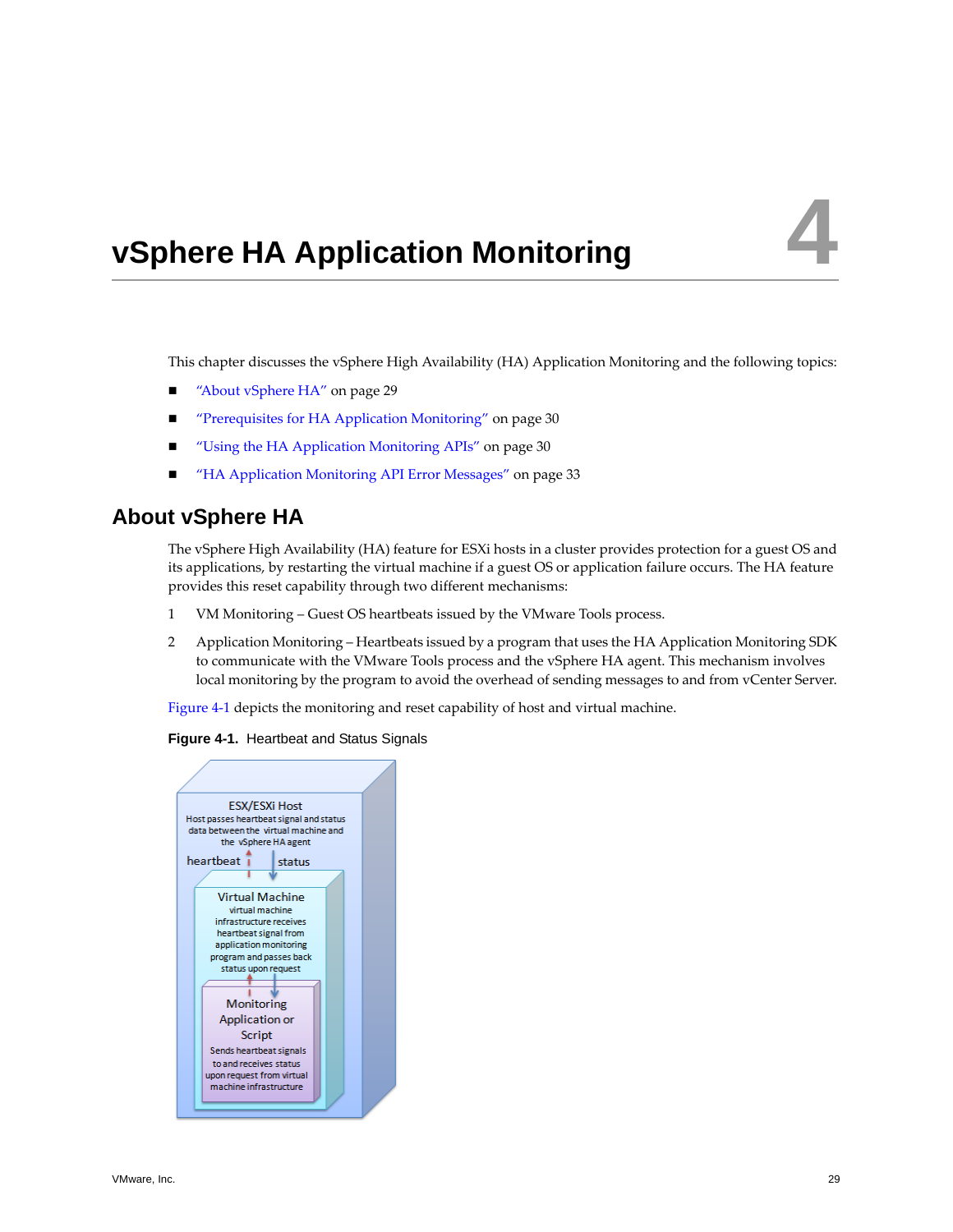Additionally in vSphere 5.5 and later, the in-guest agent can set state to indicate it needs an immediate reset. This can be done without enabling heartbeats. The HA Application monitoring facility can reset the guest OS when ready to do so, if the in-guest agent has not changed state to say reset is no longer needed.

Using the HA Application Monitoring SDK, developers can write HA application monitoring programs in the C or C++ language. The HA Application Monitoring API is available with C language bindings only.

The application monitoring program sends an enable request to start the monitoring, possibly followed by a heartbeat signal. The vSphere infrastructure passes the signal up from your HA application monitoring program to the virtual machine, and then to the ESXi host. The HA application monitoring facility will reset the virtual machine if the application monitoring program stops sending a heartbeat signal, or requests a reset.

For more information about vSphere HA and application monitoring, see the *vSphere Availability* guide in the vSphere Documentation Center.

#### <span id="page-29-0"></span>**Prerequisites for HA Application Monitoring**

Before you start working with the HA Application Monitoring SDK, make sure that your vSphere application is running within a VMware cluster that has both the **High Availability** and **VM and Application Monitoring** options enabled.

You must install VMware Tools on the virtual machines where your HA monitoring applications are running.

The *vSphere Availability* guide contains information about how to set up a high availability (HA) cluster, and how to configure **VM and Application Monitoring**. VMware's New Cluster Wizard allows you to choose from three monitoring options:

- **Disabled** Neither VM Monitoring nor Application Monitoring.
- **VM Monitoring Only** If you choose this option, you will have the Guest OS monitoring discussed previously (the first mechanism).
- **VM and Application Monitoring** If you choose this option, you will also have the ability to employ Application Monitoring and the HA Application Monitoring SDK (the second mechanism).

For information about Web services interfaces for HA, see the *VMware vSphere API Reference Guide*, especially data objects VirtualMachineRuntimeInfo and VirtualMachineRuntimeInfoDasProtectionState.

### <span id="page-29-1"></span>**Using the HA Application Monitoring APIs**

You can use the HA Application Monitoring SDK to create a stand-alone application monitoring program, or to enhance an existing application or script. The purpose of your application monitoring program determines the API call sequence and the application behavior that you write to handle the response data.

For example, if your application monitoring program is tracking critical applications that are running in a guest OS, your application can intentionally stop sending heartbeat signals if any application-related process fails. The HA monitoring agent interprets the absence of heartbeats as a failure, and resets the virtual machine.

Alternatively, instead of not sending heartbeat signals, your application monitoring program can set the needReset flag using the VMGuestAppMonitor\_PostAppState call. When the HA monitoring agent notices this flag, it will reset the virtual machine.

Most of the calls you make using the HA Application Monitoring APIs send information one-way to the virtual infrastructure of the ESXi host, and the host relays the information to the HA monitoring agent. However the VMGuestAppMonitor\_GetAppStatus call is a two-way transaction that lets you request the virtual machine status from the HA monitoring agent.

Most HA Application Monitoring functions lack input parameters, because the calls are local. The vSphere infrastructure passes the heartbeat and status data to and from other levels of the cluster.

Call each function from your application monitoring program. The vSphere infrastructure (in the virtual machine where the application monitoring program is running) passes the function data up to the ESXi host. The local virtual machine sends all status responses to your application monitoring program, even though they are passed down from the HA monitoring agent.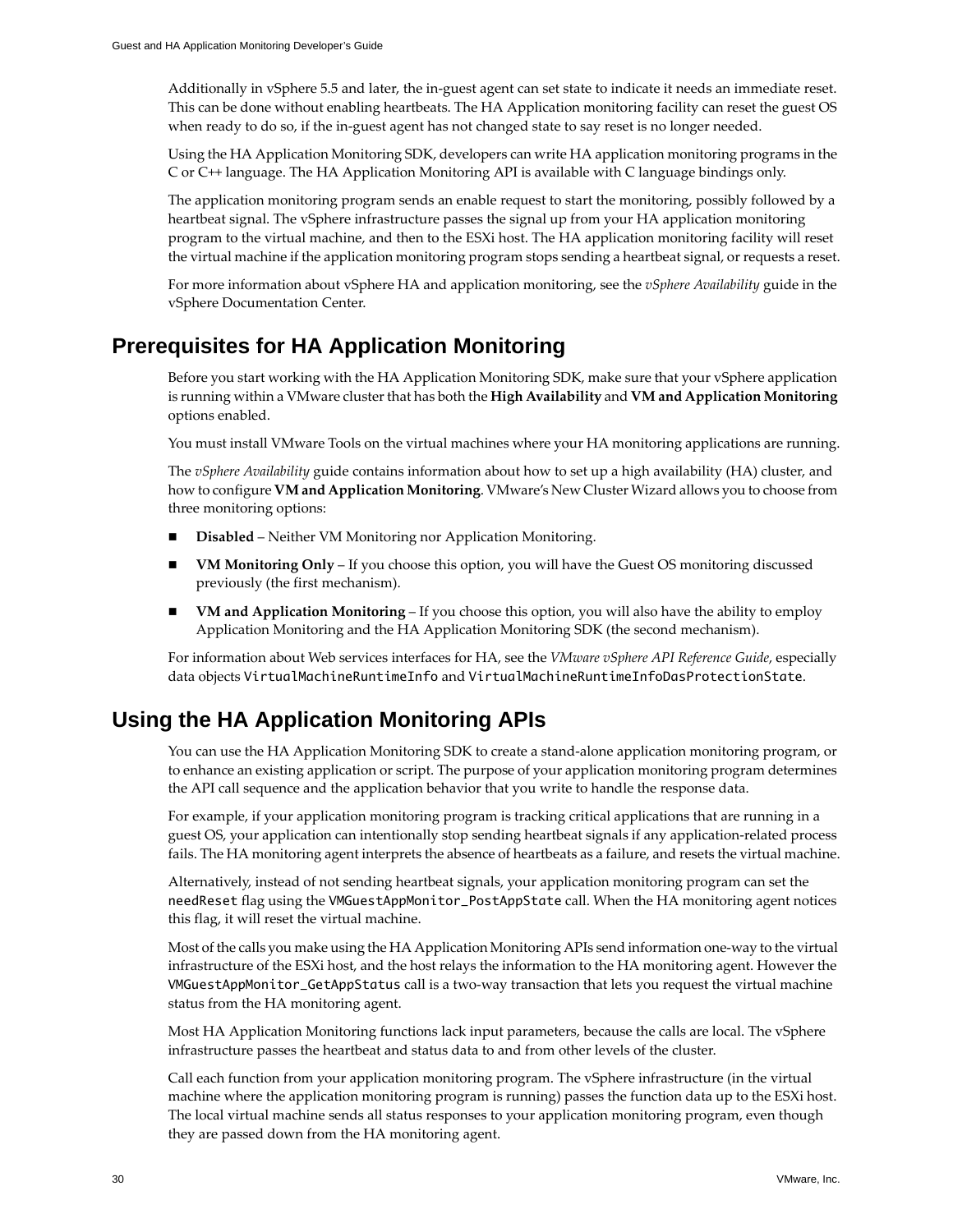### <span id="page-30-0"></span>**HA Application Monitoring API Functions**

The following calls are available to a vSphere HA application monitoring program:

<span id="page-30-5"></span>**Table 4-1.** HA Application Monitoring API Calls

<span id="page-30-14"></span><span id="page-30-13"></span><span id="page-30-12"></span><span id="page-30-11"></span><span id="page-30-10"></span><span id="page-30-9"></span><span id="page-30-8"></span><span id="page-30-7"></span><span id="page-30-6"></span><span id="page-30-4"></span><span id="page-30-3"></span><span id="page-30-2"></span><span id="page-30-1"></span>

| <b>Call Name</b>               | Data Type<br>Returned | <b>Description</b>                                                                                                                                                                                                                                                                                                 |  |  |
|--------------------------------|-----------------------|--------------------------------------------------------------------------------------------------------------------------------------------------------------------------------------------------------------------------------------------------------------------------------------------------------------------|--|--|
| VMGuestAppMonitor_Enable       | char                  | Requests the virtual machine infrastructure to monitor the calling<br>application.                                                                                                                                                                                                                                 |  |  |
|                                |                       | The virtual machine infrastructure returns a value of<br>VMGUESTAPPMONITORLIB_ERROR_SUCCESS, if monitoring<br>was enabled.                                                                                                                                                                                         |  |  |
|                                |                       | After your application monitoring program makes this call, your<br>program must call VMGuestAppMonitor_MarkActive() at least<br>once every 30 seconds or the virtual machine infrastructure will<br>change the virtual machine's status to Red or Gray.                                                            |  |  |
| VMGuestAppMonitor_Disable      | int                   | Requests the virtual machine infrastructure to stop monitoring the<br>calling program.                                                                                                                                                                                                                             |  |  |
|                                |                       | The virtual machine infrastructure returns a value of TRUE, if<br>monitoring was disabled.                                                                                                                                                                                                                         |  |  |
| VMGuestAppMonitor_IsEnabled    | int                   | Returns the current recorded state of application monitoring.                                                                                                                                                                                                                                                      |  |  |
|                                |                       | The virtual machine infrastructure returns a value of TRUE, if<br>monitoring is enabled.                                                                                                                                                                                                                           |  |  |
| VMGuestAppMonitor_MarkActive   | char                  | Sends a request to mark the program as active. This function is<br>also known as the heartbeat because your program must call it at<br>least once every 30 seconds while your application monitoring is<br>enabled, or the virtual machine infrastructure will determine that<br>the monitoring has failed.        |  |  |
| VMGuestAppMonitor_PostAppState | int                   | Publish the application state that the guest OS wants delivered to<br>vSphere HA. The application should monitor its environment and<br>update its state accordingly. Heartbeat counting does not need to<br>be enabled as a pre-condition, so the enable() call is not<br>necessary. Returns 0 (zero) on success. |  |  |
|                                |                       | The single state parameter passed to this call can be either:<br>OK – The guest's application agent declared state to be normal<br>п<br>and no action is required.                                                                                                                                                 |  |  |
|                                |                       | needReset – The guest's application agent has requested an<br>п<br>immediate reset. The guest can request this at any time.                                                                                                                                                                                        |  |  |
| VMGuestAppMonitor_GetAppStatus | char                  | Returns the current status recorded by the virtual machine<br>infrastructure as 'Green', 'Red', or 'Gray'.                                                                                                                                                                                                         |  |  |
|                                |                       | Green. Virtual machine infrastructure acknowledges that the<br>п<br>application is being monitored.                                                                                                                                                                                                                |  |  |
|                                |                       | Red. Virtual machine infrastructure does not think the<br>■<br>application is being monitored. The HA monitoring agent will<br>initialize an asynchronous reset on the virtual machine if the<br>status is Red.                                                                                                    |  |  |
|                                |                       | Gray. Application should send VMGuestAppMonitor_Enable<br>п<br>again, followed by VMGuestAppMonitor_MarkActive,<br>because either application monitoring failed, or the virtual<br>machine was vMotioned to a different location.                                                                                  |  |  |
|                                |                       | Use the VMGuestAppMonitor_Free function to free the result.                                                                                                                                                                                                                                                        |  |  |
|                                |                       | If this call returns a nonerror result that you did not anticipate, it<br>may mean that another program in the same virtual machine has<br>called VMGuestAppMonitor_Disable or<br>VMGuestAppMonitor_Enable. If your application is still running,<br>call VMGuestAppMonitor_Enable again, followed by calls to     |  |  |
|                                |                       | VMGuestAppMonitor_MarkActive.                                                                                                                                                                                                                                                                                      |  |  |
| VMGuestAppMonitor_Free         | char                  | Returns a pointer to the memory to be freed.                                                                                                                                                                                                                                                                       |  |  |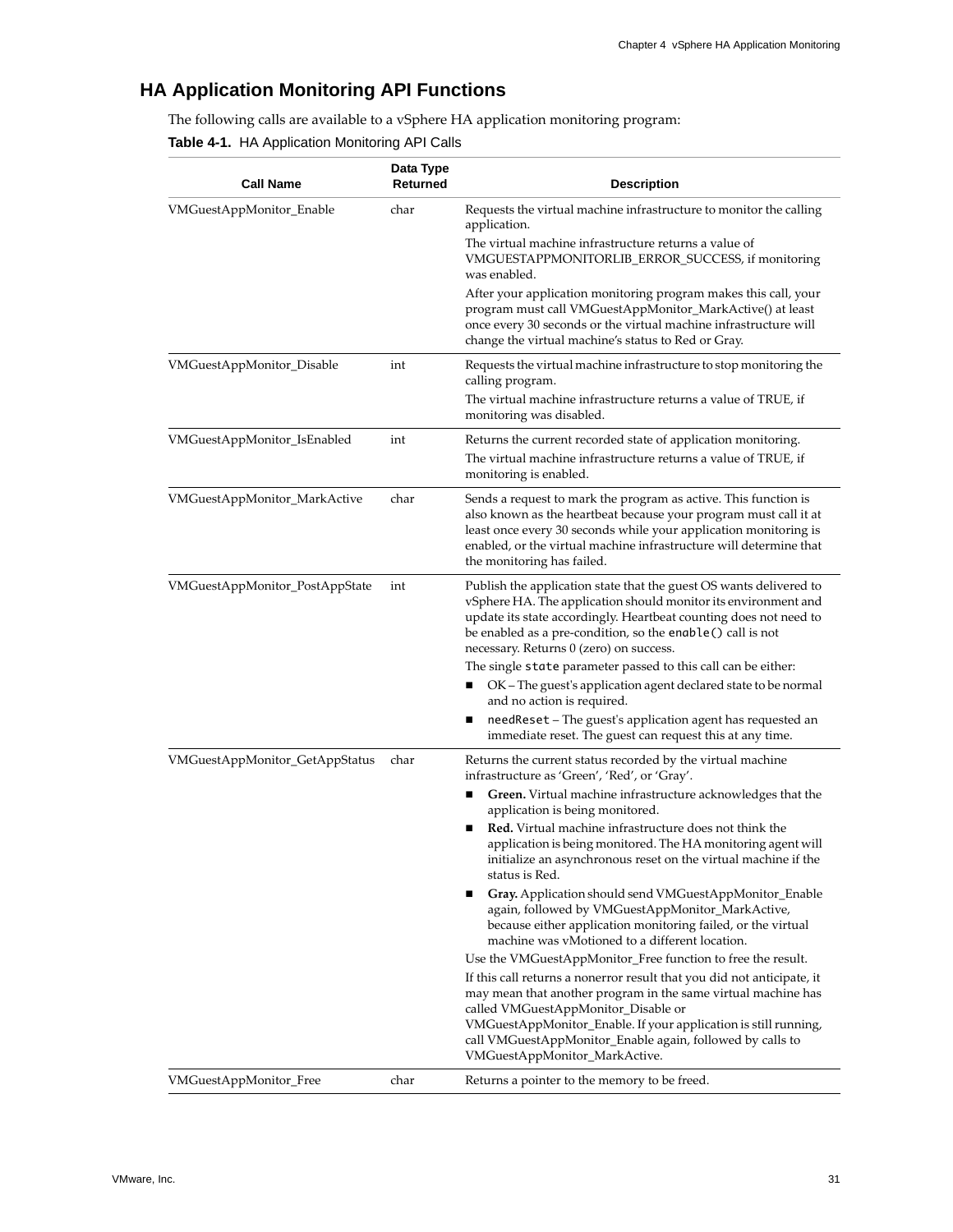#### <span id="page-31-0"></span>**Code Sample for appmon.cpp**

<span id="page-31-3"></span>The HA Application Monitoring SDK includes a code sample called appmon.cpp. The sample is located in the docs/samples directory and defines the entry point for the console application. The appmon.cpp program includes interface code that your application monitoring program can send after receiving results from calls to VMGuestAppMonitor\_Enable, VMGuestAppMonitor\_MarkActive, and VMGuestAppMonitor\_Disable.

#### <span id="page-31-1"></span>**Calling the APIs from Your Application**

<span id="page-31-2"></span>The following steps provide a possible API sequence of calls:

- 1 Include vmGuestAppMonitorLib.h in the declarations for your C program.
- 2 To start the monitoring, notify the virtual machine that you are going to start sending a heartbeat signal by calling [VMGuestAppMonitor\\_Enable](#page-30-1).
- 3 After you have called VMGuestAppMonitor\_Enable, call [VMGuestAppMonitor\\_MarkActive](#page-30-2) every 30 seconds or your virtual machine will be reset.
- 4 Send [VMGuestAppMonitor\\_IsEnabled](#page-30-3) to make sure the virtual machine infrastructure received your requests correctly and has begun monitoring.
- 5 Periodically, call [VMGuestAppMonitor\\_GetAppStatus](#page-30-4) to make sure the vSphere infrastructure is still receiving the heartbeat calls.

The status will be returned as *Green*, *Red*, or *Gray*. See ["HA Application Monitoring API Calls,"](#page-30-5) for a description of each status value. [Figure 4-1](#page-28-4) shows a possible coding flow for the GetAppStatus call.



**Figure 4-2.** Coding Flow for VMGuestAppMonitor\_GetAppStatus

6 After you call VMGuestAppMonitor\_GetAppStatus, call the [VMGuestAppMonitor\\_Free](#page-30-6) function to free the memory that was used to store the status.

If your application does not free the memory, it can use a large amount of storage very quickly, because a new status is created every 30 seconds, when VMGuestAppMonitor\_MarkActive is called.

7 Call [VMGuestAppMonitor\\_Disable](#page-30-7) when you want the agent to stop monitoring.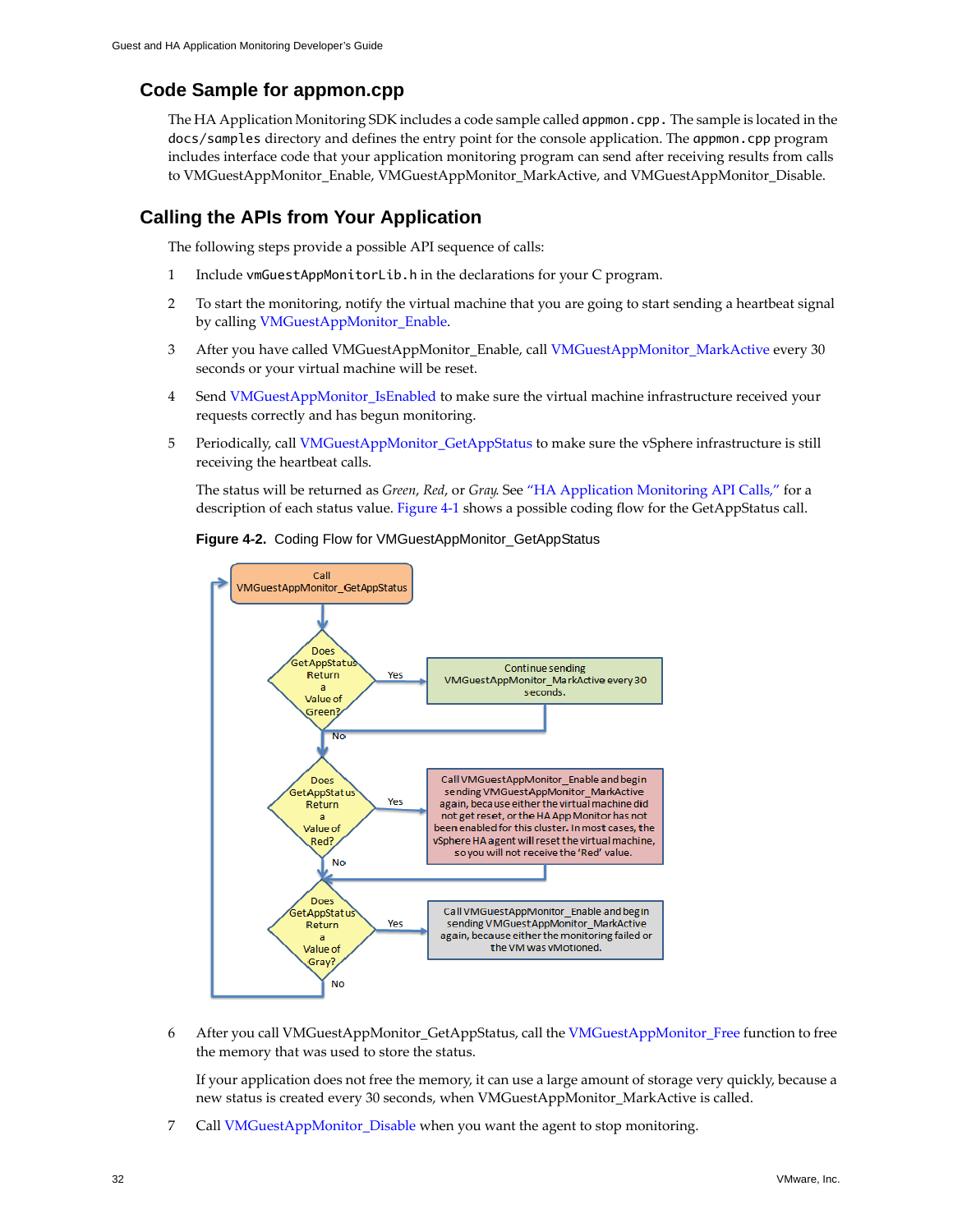# <span id="page-32-0"></span>**HA Application Monitoring API Error Messages**

<span id="page-32-2"></span>The vSphere infrastructure can return errors in [Table 4-2](#page-32-1) as a result of HA Application Monitoring calls.

#### <span id="page-32-1"></span>**Table 4-2.** HA Application Monitoring Error Codes

| <b>Error Message</b>                         | Data<br>Type | Code | <b>Description</b>                                              |
|----------------------------------------------|--------------|------|-----------------------------------------------------------------|
| VMGUESTAPPMONITORLIB_ERROR_SUCCESS           | int          | 0    | Call completed successfully.                                    |
| VMGUESTAPPMONITORLIB_ERROR_OTHER             | char         |      | Unknown error.                                                  |
| VMGUESTAPPMONITORLIB_ERROR_NOT_RUNNING_IN_VM | char         |      | Calling application is not running within a<br>virtual machine. |
| VMGUESTAPPMONITORLIB_ERROR_NOT_ENABLED       | char         |      | Monitoring is not enabled.                                      |
| VMGUESTAPPMONITORLIB_ERROR_NOT_SUPPORTED     | char         |      | Monitoring is not supported.                                    |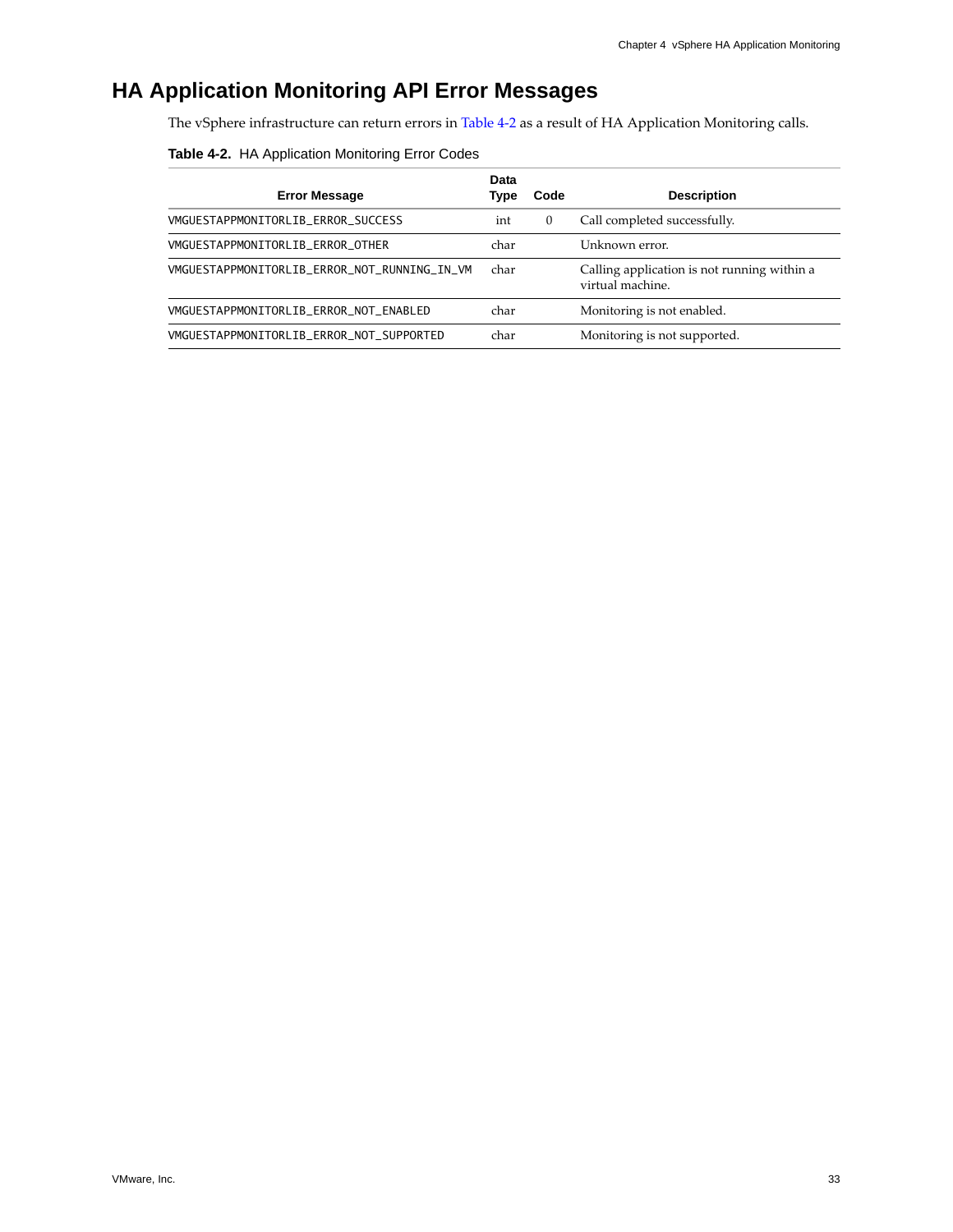Guest and HA Application Monitoring Developer's Guide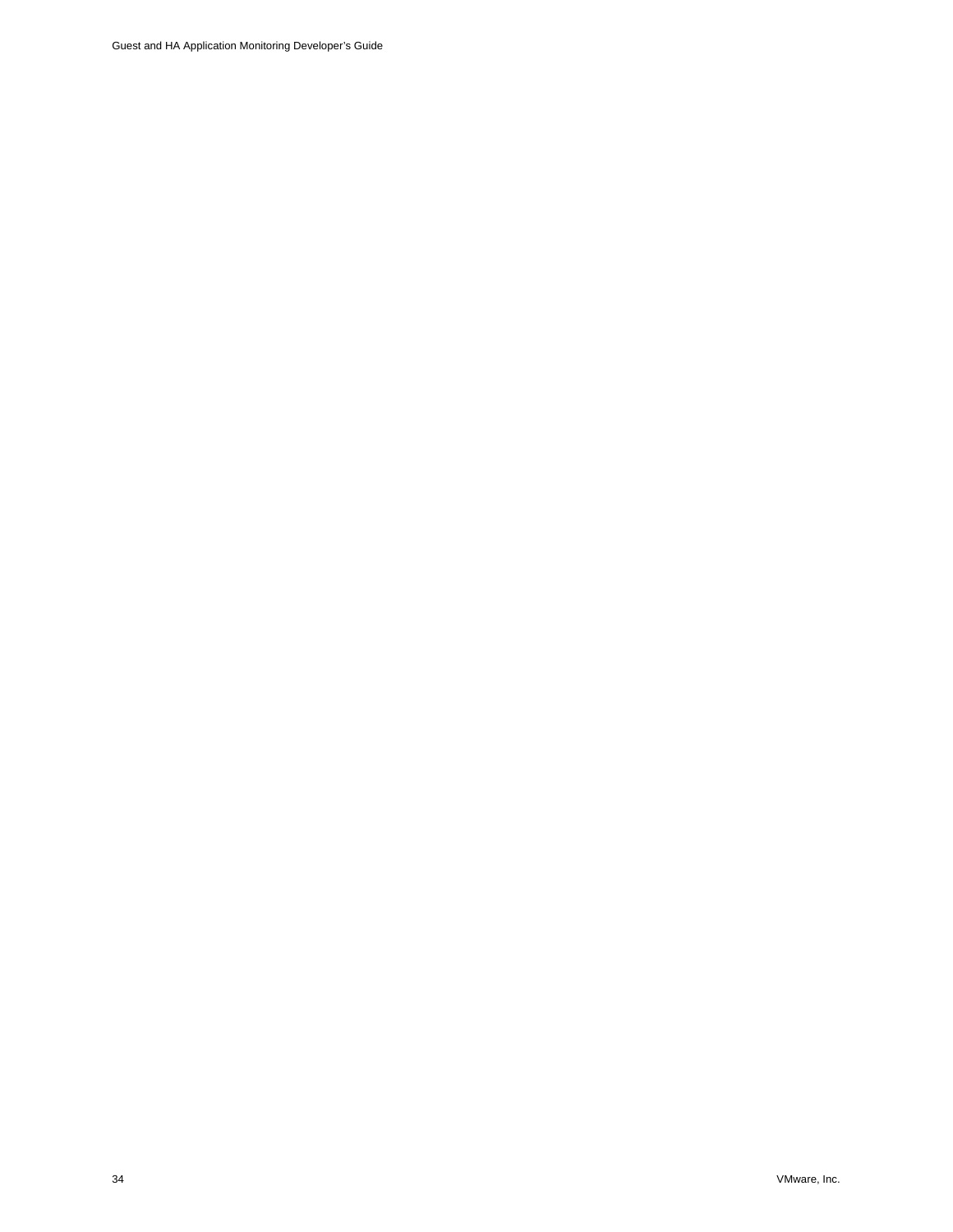# <span id="page-34-0"></span>**Index**

#### **Numerics**

32-bit guest support **[12](#page-11-3)** 64-bit guest support **[12](#page-11-4)**

#### **A**

accessor functions **[15](#page-14-3)**

#### **C**

call sequence for HA **[32](#page-31-2)** code sample for HA application monitoring **[32](#page-31-3)** configuration file for virtual machine **[12](#page-11-5)** context functions **[13](#page-12-4)**

#### **D**

data types **[13](#page-12-5)** disabling the vSphere Guest API **[12](#page-11-5)**

#### **E**

enabling the vSphere Guest API **[12](#page-11-6)** error messages **[33](#page-32-2)**

#### **H**

handle **[13](#page-12-6)**, **[15](#page-14-4)** heartbeat for guest and applications **[29](#page-28-5)** high availability (HA), about **[29](#page-28-6)** how to use the vSphere Guest API **[12](#page-11-7)**

#### **L**

libvmGuestLib.so **[12](#page-11-8)** Linux guest operating system **[11](#page-10-5)**

**N** non-Unicode DLL (Windows) **[12](#page-11-9)**

**O** overview of the vSphere Guest API **[11](#page-10-6)**

#### **R**

refreshing all statistics **[15](#page-14-5)** runtime components **[12](#page-11-10)**

#### **S**

security of Remote RPC **[9](#page-8-2)** sequence of HA calls **[32](#page-31-2)** session ID **[13](#page-12-7)** supported guest operating systems **[11](#page-10-7)**

## **T**

test program vmGuestlibTest.c **[12](#page-11-11)**

#### **V**

virtual machine statistics **[11](#page-10-8)** VMGuestAppMonitor\_Disable **[31](#page-30-8)** VMGuestAppMonitor\_Enable **[31](#page-30-9)** VMGuestAppMonitor\_Free **[31](#page-30-10)** VMGuestAppMonitor\_GetAppStatus **[31](#page-30-11)** VMGuestAppMonitor\_IsEnabled **[31](#page-30-12)** VMGuestAppMonitor\_MarkActive **[31](#page-30-13)** VMGuestAppMonitor\_PostAppState **[31](#page-30-14)** VMGuestLib\_CloseHandle **[14](#page-13-3)** VMGuestLib\_GetCpuLimitMHz **[15](#page-14-6)** VMGuestLib\_GetCpuReservationMHz **[15](#page-14-7)** VMGuestLib\_GetCpuShares **[15](#page-14-8)** VMGuestLib\_GetCpuStolenMs **[15](#page-14-9)** VMGuestLib\_GetCpuUsedMs **[15](#page-14-10)** VMGuestLib\_GetElapsedMs **[15](#page-14-11)** VMGuestLib\_GetHostProcessorSpeed **[15](#page-14-12)** VMGuestLib\_GetMemActiveMB **[15](#page-14-13)** VMGuestLib\_GetMemBalloonedMB **[15](#page-14-14)** VMGuestLib\_GetMemLimitMB **[15](#page-14-15)** VMGuestLib\_GetMemMappedMB **[15](#page-14-16)** VMGuestLib\_GetMemOverheadMB **[16](#page-15-1)** VMGuestLib\_GetMemReservationMB **[16](#page-15-2)** VMGuestLib\_GetMemSharedMB **[16](#page-15-3)** VMGuestLib\_GetMemSharedSavedMB **[16](#page-15-4)** VMGuestLib\_GetMemShares **[16](#page-15-5)** VMGuestLib\_GetMemSwappedMB **[16](#page-15-6)** VMGuestLib\_GetMemUsedMB **[16](#page-15-7)** VMGuestLib\_GetResourcePoolPath **[16](#page-15-8)** VMGuestLib\_GetSessionId **[14](#page-13-4)** VMGuestLib\_OpenHandle **[14](#page-13-5)** VMGuestLib\_UpdateInfo **[14](#page-13-6)** vmGuestLib.h **[13](#page-12-8)** vmGuestLib.lib **[12](#page-11-12)** VMGuestLibError **[13](#page-12-9)** VMGuestLibHandle **[13](#page-12-6)** VMGuestLibSessionID **[13](#page-12-7)** vSphere Guest API runtime components **[12](#page-11-10)**

#### **W**

Windows guest operating system **[11](#page-10-9)**